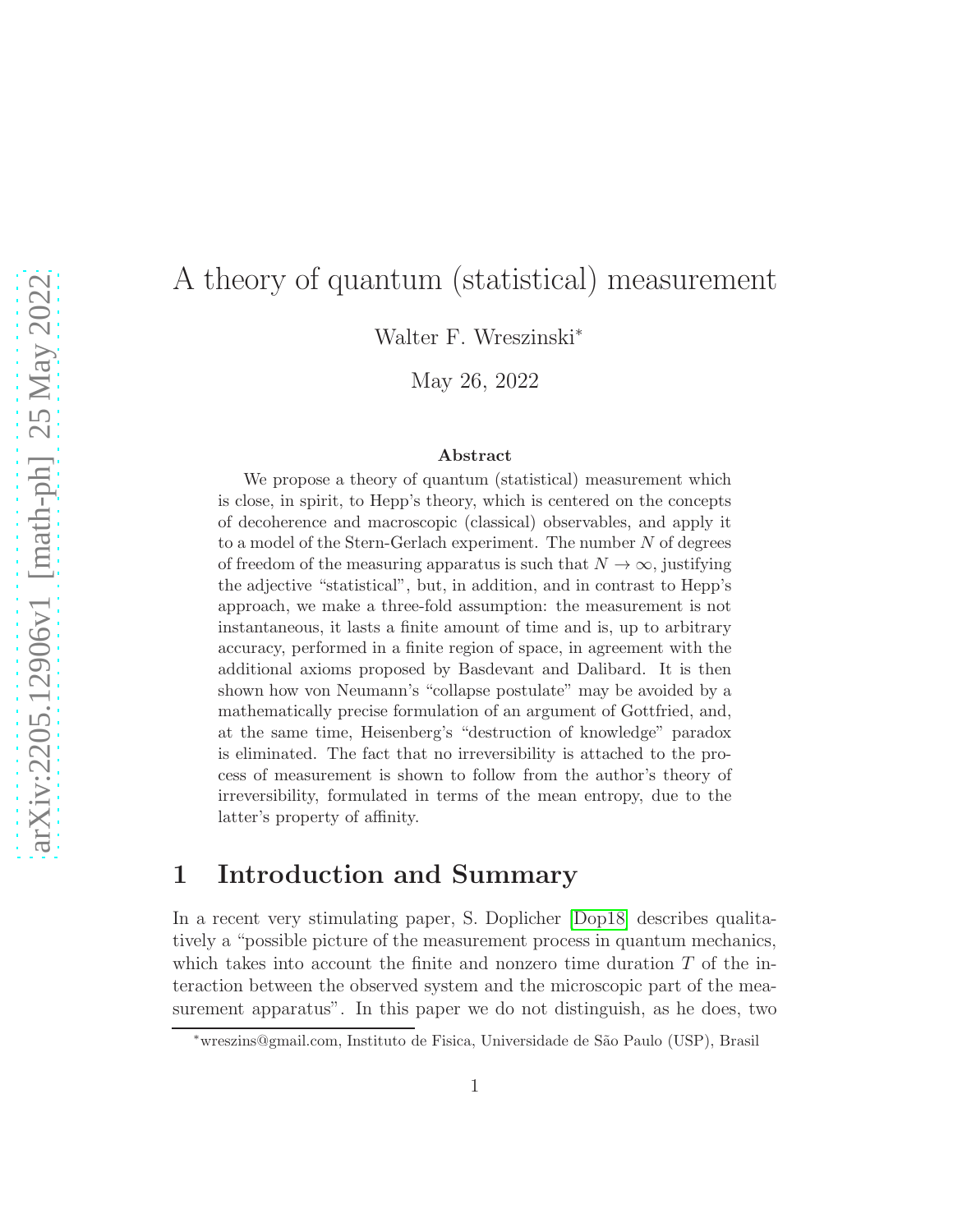parts of the measurement apparatus, which, for us, will be a "macroscopic pointer", modelled by a quantum system with number of degrees of freedom  $N = \infty$ , as suggested by Hepp [\[Hepp72\]](#page-28-1), but the time-duration T of the measurement will be assumed to satisfy the conditions:

a.)  $0 < T$ ;

b.) the measurement takes place in a region of finite spatial extension

In their quantum mechanics textbook for the Ecole Polytechnique, Basdevant and Dalibard [\[BasDal02\]](#page-28-2) remark, in connection with their analysis of the Stern-Gerlach (SG) experiment [\[StGer21\]](#page-28-3), that a.) and b.) are "two fundamental aspects which are absent from the classical formulation of the principles of quantum mechanics".

In his concluding remarks in section 3, Doplicher observes that "the conventional picture of the measurement process in quantum mechanics" requires that, as  $N \to \infty$ , the time duration of the measurement tends to zero and that the measurement apparatus occupies a volume V such that  $V \to \infty$ , referring in this context to the important work of Araki and Yanase [\[ArYa60\]](#page-28-4). The latter authors also show, however, for a simple case, that an approximate measurement of an operator such as spin is possible to any desired accuracy. A similar result follows, in our approach, which relies in the framework introduced by Haag and Kastler [\[HK64\]](#page-28-5), by restriction to a class of observables which are "arbitrarily close to their restriction to finite N"(corresponding to finite volume, assuming finite density, as required in the thermodynamic limit) - see Assumption A in section 2. In this sense, b.) above will follow, as in the case examined by Araki and Yanase, to arbitrary accuracy.

Concerning, however, the requirement that the time duration tend to zero, the situation is completely different, at least in a nonrelativistic context (in the relativistic field context, the same should follow for entirely different reasons, see the conclusion). Our forthcoming Theorem 3.4 strongly requires assumption a.), i.e., that the measurement not be instantaneous, and, in the concrete SG model of section 4, it may be explicitly seen that if  $T(N) \rightarrow 0$ at a certain rate (see (82) of Remark 4.1), the off-diagonal elements of the density matrix do not vanish as  $N \to \infty$ . We explain why we are not forced to require that the time of measurement be instantaneous in Remark 4.2: it has to do with the forthcoming notion of macroscopic or classical observables. In section 5 we shall also see that preparation of the system and measurement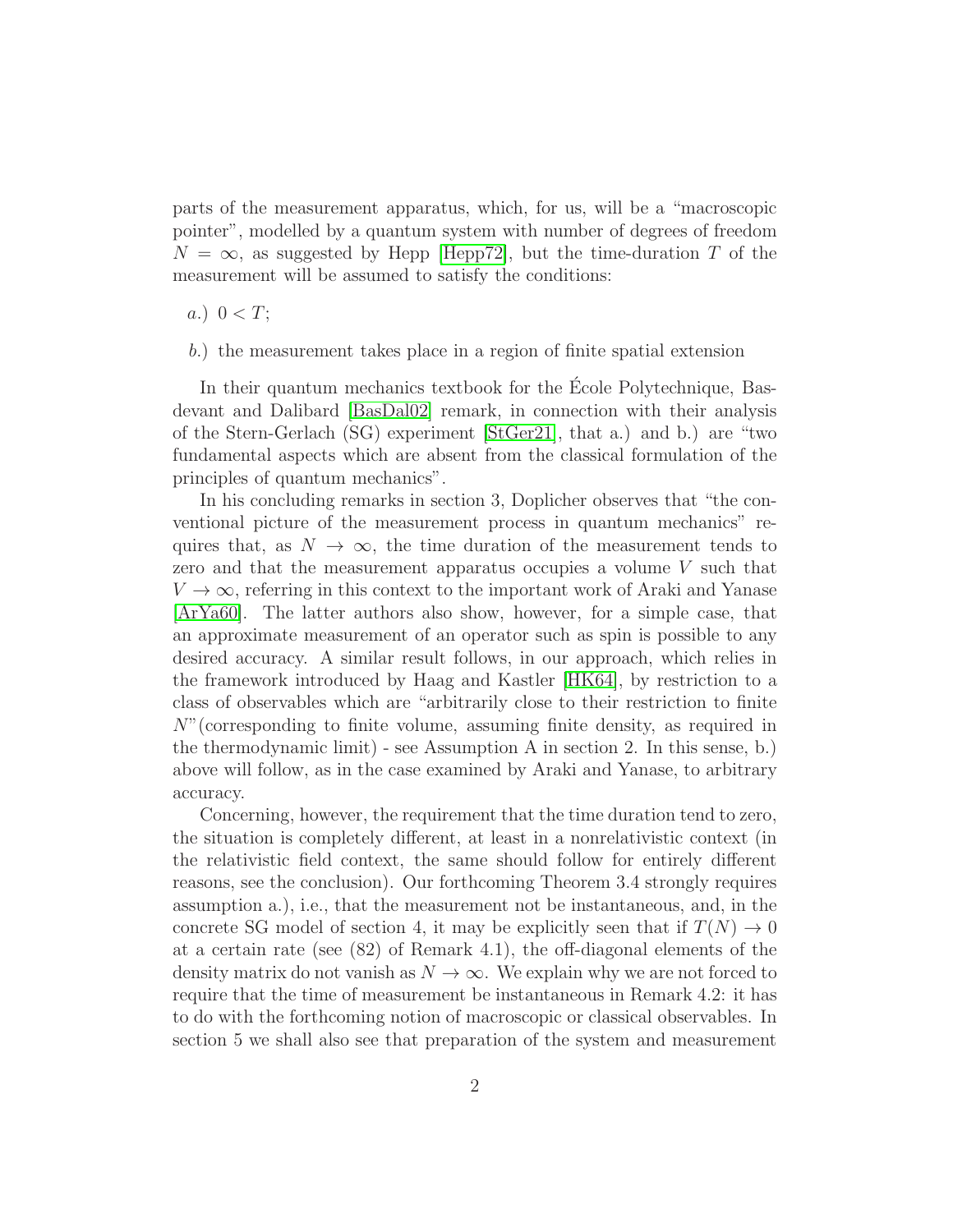are dual, inseparable processes, and in the hypothesis of their both being instantaneous, a "time-arrow" may not exist a priori, which is an essential condition for a precise formulation of the author's condition of irreversibility [\[Wre20\]](#page-28-6).

Doplicher's choice of conventional picture of the measurement process, the article [\[DLP62\]](#page-29-0), in his view "quite satisfactory", has, in our opinion (as well as Hepp's, see ([\[Hepp72\]](#page-28-1), p. 243)), one major disadvantage: it employs, in a crucial sense, the "ergodic average", which is not supported by any physical principle.

We now briefly describe our framework, following, in part, [\[Dop18\]](#page-28-0). In von Neumann's general picture [\[vN32\]](#page-29-1), we have a system S, whose general observable  $A = \sum_j \lambda_j E_j$  has finite spectrum  $\lambda_j$ ,  $j = 1, \dots, n$ , and self-adjoint spectral projections  $E_j$ . The Hilbert space of the state vectors of the composite system, consisting of S and the measurement apparatus  $A_N$ , which we assume to consist of a quantum system with  $N$  degrees of freedom, is given by the tensor product  $\mathcal{H}_{S} \otimes \mathcal{H}_{A_N}$  of the corresponding Hilbert spaces. The total Hamiltonian is

<span id="page-2-1"></span>
$$
H_N = H_S \otimes \mathbf{1} + \mathbf{1} \otimes H_{A_N} + V_N \tag{1}
$$

For simplicity, we restrict further the number of eigenvalues of the observable A to two,  $\lambda_+$  and  $\lambda_-,$  with  $\lambda_+ > \lambda_-$  (as will be the case in the SG experiment of section 4). There exists a quantity  $t_D$ , called *decoherence time* (or relaxation time), which may be explicitly computed in the SG model, defined as the minimum time interval  $t_D$  such as a measurement of  $A_N$ , i.e., such that  $\lambda_+$  and  $\lambda_-$  may be experimentally distinguished, is possible. We assume that

$$
0 < t_D \text{ and } t_D \text{ is independent of } N \tag{2}
$$

Our requirement on  $T$ , compatible with assumption a.), may be stated as

<span id="page-2-2"></span>
$$
0 < t_D \le T < \infty \text{ with } t_D \text{ and } T \text{ independent of } N \tag{3}
$$

In an important paper, Narnhofer and Thirring [\[NTh99\]](#page-29-2) examined the intriguing question why the only states found in Nature are such that they assume definite values on classical observables, but never mixtures of them. This problem has been lively discussed since Schrödinger introduced his cat [\[Schr35\]](#page-29-3). As simple examples of classical (or macroscopic) observables, they propose the mean magnetization of a magnet

<span id="page-2-0"></span>
$$
\vec{m} = \lim_{N \to \infty} \frac{1}{2N+1} \sum_{i=-N}^{N} \vec{\sigma_i}
$$
\n(4)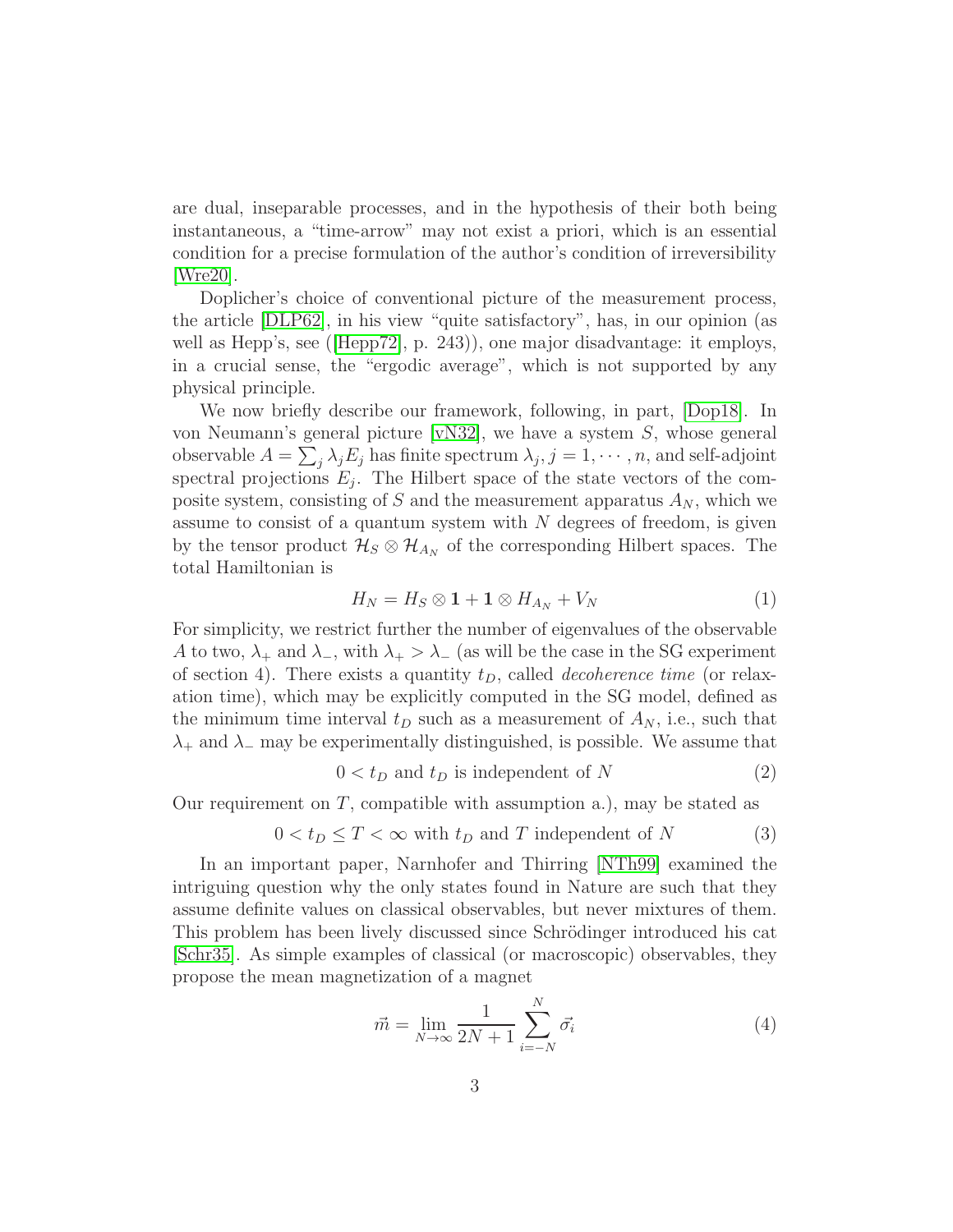or the center of mass velocity of a system of particles

<span id="page-3-0"></span>
$$
\vec{v} = \lim_{N \to \infty} \frac{\sum_{i=-N}^{N} m_i \vec{v}_i}{\sum_{i=-N}^{N} m_i} \tag{5}
$$

of a large object. We shall use both in this paper, but replace [\(5\)](#page-3-0) by the center of mass coordinate of a particle system

<span id="page-3-1"></span>
$$
\vec{x}_{C.M.} = \lim_{N \to \infty} \frac{1}{2N+1} \sum_{i=-N}^{N} \vec{x}_i
$$
 (6)

(of a group of equal atoms).

We remark that  $(4)$  -  $(6)$  are precise definitions of macroscopic or classical observables when one specifies the appropriate representation, as we do in section 2. It is in this connection that the limit  $N \to \infty$  plays a crucial role in the present framework and, in this respect, quite analogously to Hepp's  $|Hepp72|$ .

In order to explain the problems, we adopt Bell's suggestion ([\[Be90\]](#page-29-4), p.36) of taking the apparatus  $A_N$  out of the "rest of the world" R, and treat it together with S as part of the enlarged quantum system  $S'_N$ :  $R = A_N + R'; S +$  $\overline{A_N} = S'_N$ ;  $W = S'_N + R'$ : "the original axioms about 'measurement' are then applied not at the  $S/A_N$  interface, but at the  $A_N/R'$  interface". Neglecting the interaction of  $A_N$  with  $R'$ , the joint system  $S'_N$  is found to end, by the Schrödinger equation associated to  $H_N$  in [\(1\)](#page-2-1), after the "measurement on S by  $A_N$ " (i.e., after a fixed time T satisfying [\(3\)](#page-2-2))in a state

$$
\Psi_N(T) = \sum_n c_n \Psi_{n,N}(T) \tag{7}
$$

where the states  $\Psi_{\pm,N}(T)$  correspond to two definite (apparatus) pointer positions. The corresponding density matrix is

<span id="page-3-3"></span>
$$
\rho_N(T) = \sum_{n,m} c_n \bar{c}_m \Psi_{n,N}(T) \overline{\Psi_{m,N}(T)}
$$
(8)

where the bar denotes complex conjugation. Bell reports that in his textbook analysis of the measurement problem, Kurt Gottfried ([\[KG66\]](#page-29-5), pp. 186-188) insists that, being  $A_N$  a macroscopic system (and thus also  $S'_N$ ),

<span id="page-3-2"></span>
$$
tr(A\hat{\rho}) = tr(A\rho)
$$
 "for all observables A known to occur in Nature" (9)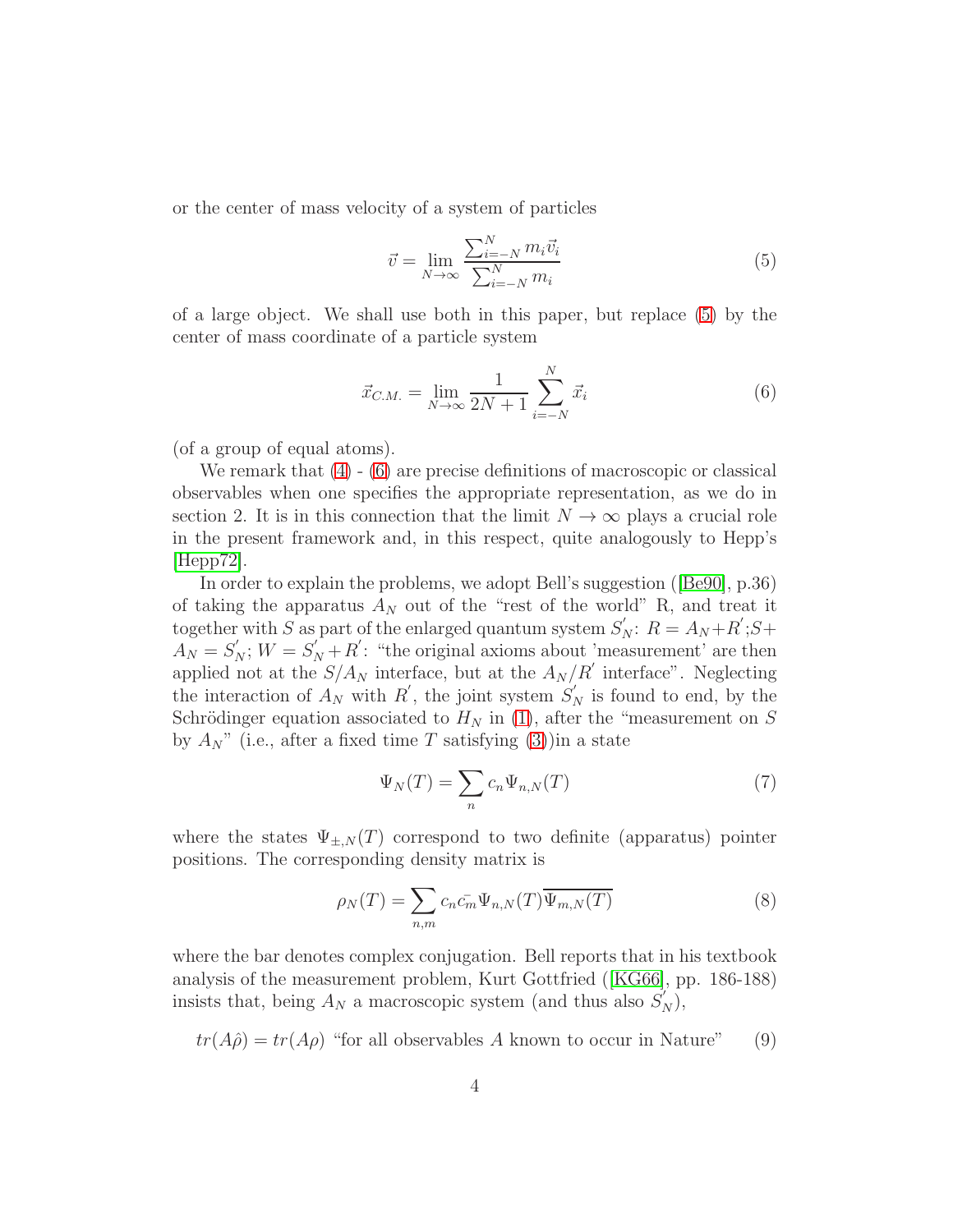where

<span id="page-4-0"></span>
$$
\hat{\rho}_N(T) = \sum_n |c_n|^2 \Psi_{n,N}(T) \overline{\Psi_{n,N}(T)}
$$
\n(10)

(in our notation) - "dropping interference terms involving pairs of macroscopically different states". We shall refer to the replacement of  $\rho_N(T)$  by  $\rho_N(T)$  as the "von Neumann collapse of the density matrix". The associated "loss of relative phases" leads to what we shall refer to as Heisenberg paradox [\[Heis30\]](#page-29-6): "Every experiment destroys some of the knowledge of the system which was obtained by previous experiments". We shall see that, while a reduction of type  $(9)$ ,  $(10)$  does not occur for finite N, it may indeed occur in the limit  $N \to \infty$ : this is the content of Corollary 3.5, which makes the last sentence in [\(9\)](#page-3-2) precise, i.e., specifies the (physically sensible) class of observables A. This enables elimination of one of Bell's objections in [\[Be75\]](#page-29-7) to Hepp's conceptual framework: the observable which "undoes the measurement" proposed by him does not exist in the specified framework, see [\[NaWre14\]](#page-29-8). On the contrary, his second objection in [\[Be75\]](#page-29-7), that the infinite-time limit in the only example of automorphic evolution considered by Hepp, the Coleman model, is not physically sensible, is sound. Indeed, this model does not satisfy [\(3\)](#page-2-2), because

$$
t_D = t_D(N) = N + \text{ constant}
$$

where  $N$  denotes the number of sites in the model's (spin) chain ([\[Se05\]](#page-29-9), [\[Se07\]](#page-29-10), [\[NaWre14\]](#page-29-8)): thus  $t_D(N) \to \infty$  as  $N \to \infty$ . It thus turns out that Bell's criticism applies to the model, rather than to the whole conceptual framework introduced by Hepp and, indeed, Narnhofer and Thirring provide a physically reasonable model example in which the infinite time limit can be controlled and agrees with some of Hepp's conclusions ([\[NTh99\]](#page-29-2), see their Remark 1). This example is, however, not very illuminating from the point of view of measurement theory, having being designed to describe certain interactions with the environment which render a mixed state pure in the infinite time limit, while we are interested in the opposite effect, that a pure state becomes mixed under evolution. For this reason, we analyse in section 4 a model of the SG experiment, which well illustrates Theorem 3.4 and is a generalization to an infinite number of degrees of freedom of the model proposed in [\[KG03\]](#page-29-11), together with the prescription of initial state and experimental setting in [\[GG05\]](#page-29-12), see also [\[BasDal02\]](#page-28-2).

The states in the assumption of theorem 3.4 depend on the parameter  $T$ , which is only supposed to satisfy  $(3)$ . Concerning this point, the idea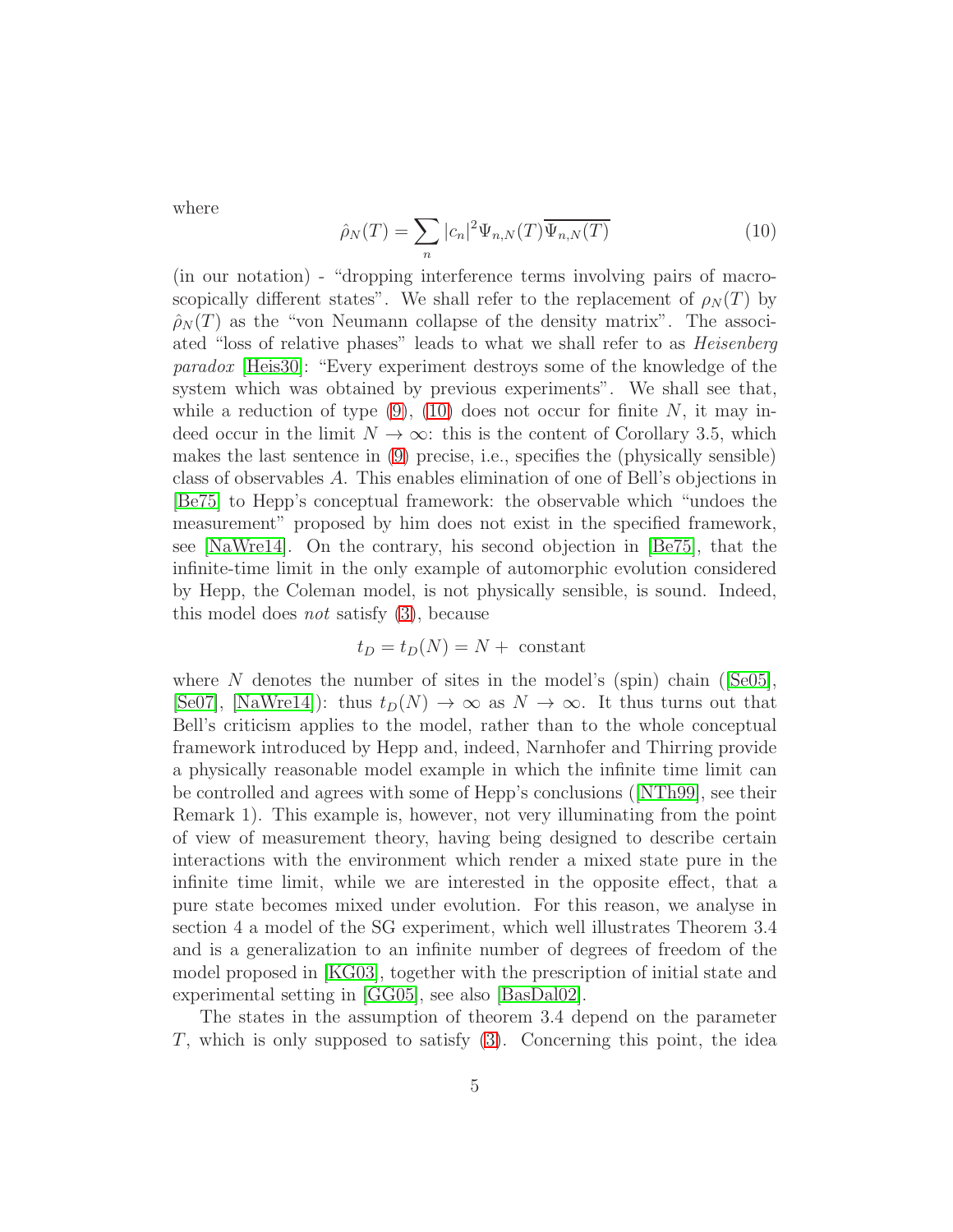should be mentioned ([\[Be90\]](#page-29-4), p.37, bottom) that "systems such as  $S'_{N}$  have intrinsic properties - independently of and before observation". For instance, the "jump" associated to the collapse is supposed to occur at some not well specified time ([\[Be75\]](#page-29-7), p. 98). However, both the Landau-Lifshitz-Bohr-Haag picture of measurement as an interaction between system  $S'_{N}$  and environment  $R'$  which occurs apart from and independently of any observer ([\[LL77\]](#page-30-0), [\[Ha14\]](#page-30-1)), as well as the fact, emphasized by Peierls [\[Pe91\]](#page-30-2) that the observer does not have to be contemporaneous with the event, allowing, for example, from present evidence, to draw conclusions about the early Universe (the classical example being the cosmic microwave background), strongly suggest that the quantities to be measured do not depend on  $T$ . Ideally, we expect that the states in Theorem 3.4 satisfy the assumptions of the theorem for all T satisfying [\(3\)](#page-2-2), and, moreover, that the actually measured quantities independ of T. It is rewarding that the example treated in section 4 fulfills both of these expectations (see Remark 4.2).

In section 5 we briefly review the definition of irreversibility in [\[Wre20\]](#page-28-6) in terms of the mean entropy [\[LR68\]](#page-30-3), and prove that it is conserved on the average under "collapse", as a consequence of the property of affinity [\[LR68\]](#page-30-3). This result contrasts with Lemma 3 of [\[NaWre14\]](#page-29-8), where the quantum Boltzmann entropy of a finite system is shown to decrease under collapse, thus contradicting the second law (on the average), and requiring that the incidence of interactions with the environment be rare in order to assure the global validity of the second law (see the last remarks in [\[NaWre14\]](#page-29-8)). As a consequence of theorem 5.1, van Kampen's conjecture ([\[vK88\]](#page-30-4), mentioned in [\[Be90\]](#page-29-4)) that the entropy of the Universe remains zero throughout the process of measurement is confirmed in the sense of the mean entropy, and thus the "irreversibility paradox" suggested by Landau and Lifschitz [\[LL77\]](#page-30-0) and Gottfried [\[KG66\]](#page-29-5) does not take place for infinite quantum spin systems, adopting the mean entropy as indicator. An illustration of Theorem 5.1 in the theory of measurement is provided by the effective quantum spin model of the SG experiment in section 4.2.

Section 6 is reserved to a conclusion, with a brief discussion of open problems.

The present paper owes very much to the theory of quantum statistical mechanics of infinite systems, as described in [\[BR97\]](#page-30-5), with a pedagogical textbook exposition in the classic book by Sewell [\[Se86\]](#page-30-6). The basic Theorem 3.4 amalgamates results in the papers of Roberts and Roepstorff [\[RR69\]](#page-30-7) and Hepp [\[Hepp72\]](#page-28-1). The groundbreaking framework of the paper of Haag and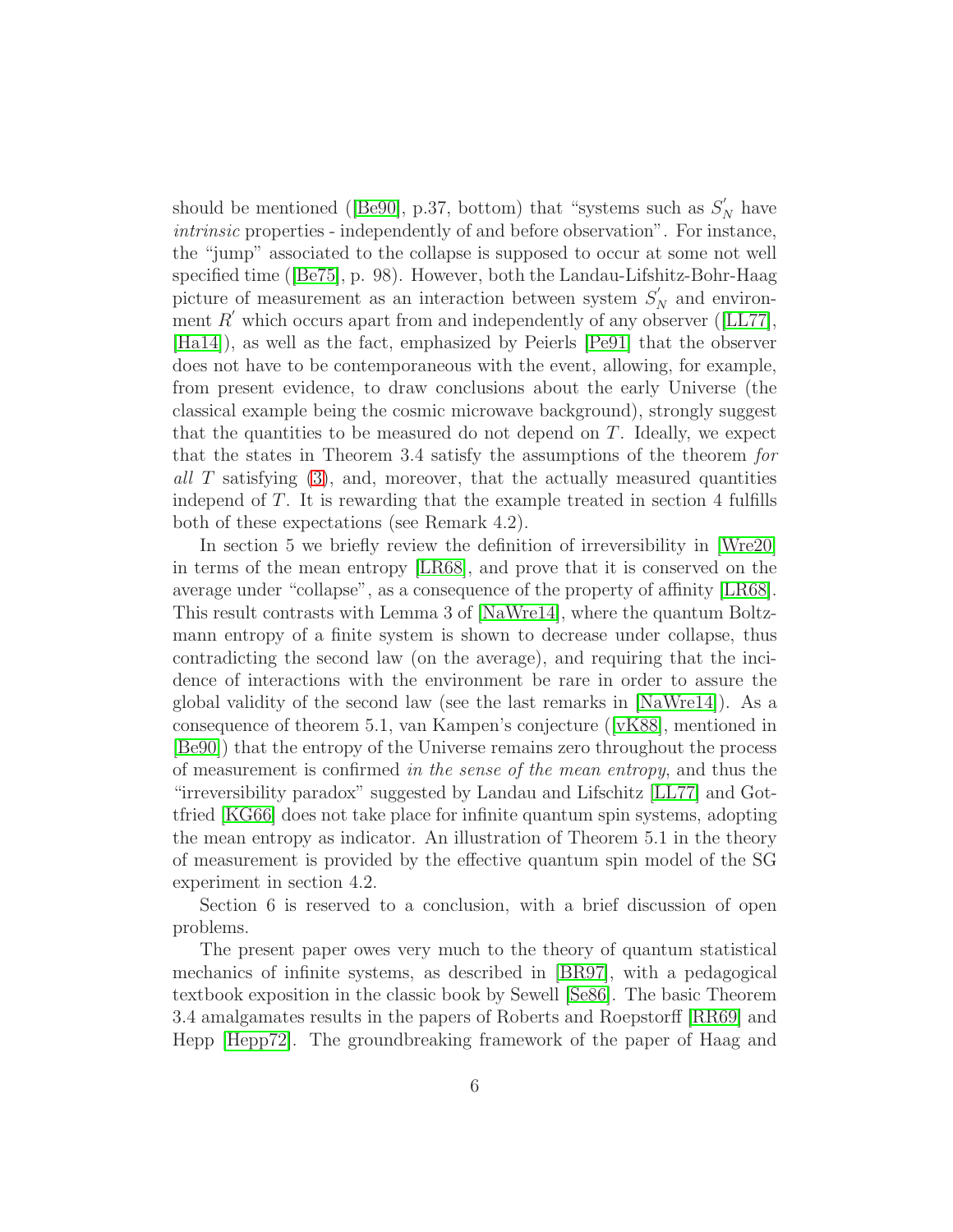Kastler [\[HK64\]](#page-28-5), nicely reviewed by Wightman [\[Wight95\]](#page-30-8) plays a central role in the proposed framework.

Concerning references, a good bibliography on several aspects of the quantum theory of measurement up to 2003 is to be found in [\[KG03\]](#page-29-11), pp. 575 and 576. Several other recent references, including book references, may be found in [\[Dop18\]](#page-28-0). From the point of view of mathematical physics, a very recent reference is  $[Fig 21]$ : there, it is argued that the Schrödinger equation does not yield a correct description of the quantum mechanical time evolution of states of isolated physical systems featuring events; it also cites several recent references, to which we refer. In a different framework, that of thermal open systems, a recent reference is [\[Pil21\]](#page-30-10), see also references given there.

# 2 General setting and assumptions

### 2.1 Generalities: states of infinite systems

We very briefly summarize here some concepts of crucial importance in this paper, but, for any detail, we refer to the references ([\[Se86\]](#page-30-6), [\[BR97\]](#page-30-5), [\[Hug72\]](#page-30-11)). we shall use quantum spin systems as a prototype, such as the generalized Heisenberg Hamiltonian

<span id="page-6-0"></span>
$$
H_{\Lambda} = -2 \sum_{x,y \in \Lambda} [J_1(x-y)(S_x^1 S_y^1 + S_x^2 S_y^2) + J_2(x-y) S_x^3 S_y^3]
$$
(11)

where

$$
\sum_{x \in \mathbf{Z}^{\nu}} |J_i(x)| < \infty \text{ and } J_i(0) = 0 \text{ for } i = 1, 2 \tag{12}
$$

Above,  $\vec{S}_x \equiv (S_x^1, S_x^2, S_x^3)$ , where  $S_x^i = 1/2\sigma_x^i$ ,  $i = 1, 2, 3$  and  $\sigma_x$  are the Pauli matrices at the site x. Above,  $H_{\Lambda}$  acts on the Hilbert space  $\mathcal{H}_{\Lambda} = \otimes_{x \in \Lambda} \mathbb{C}^2_x$ , and  $\vec{S}_x$  is short for  $1 \otimes \cdots \otimes \vec{S}_x \otimes \cdots \otimes 1$ . The algebra associated to a finite region  $\Lambda \subset \mathbf{Z}^{\nu}$  is

$$
\mathcal{A}(\Lambda) = B(\mathcal{H}_{\Lambda}) \tag{13}
$$

and two of its properties are crucial:

- a.) (causality)[ $\mathcal{A}(B), \mathcal{A}(C)$ ] = 0 if  $B \cap C = \phi$ ;
- b.) (isotony)  $B \subset C \Rightarrow \mathcal{A}(B) \subset \mathcal{A}(C)$ .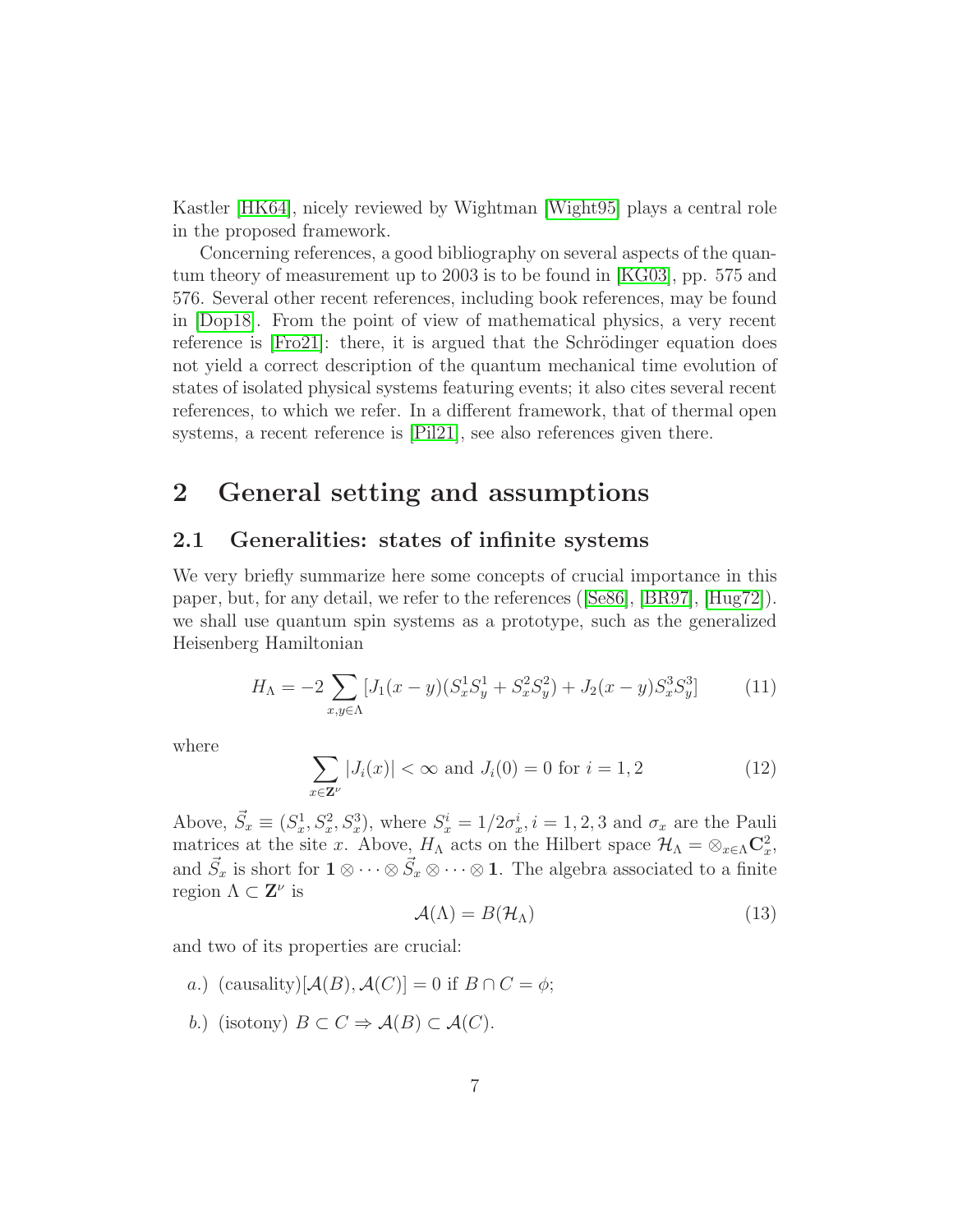<span id="page-7-3"></span>
$$
\mathcal{A}_L = \cup_B \mathcal{A}(B) \tag{14}
$$

is called the local algebra; its closure with respect to the norm

<span id="page-7-0"></span>
$$
\mathcal{A} \equiv \overline{\mathcal{A}_L} \tag{15}
$$

is the quasilocal algebra: it consists of observables which are, to arbitrary accuracy, approximated by observables attached to a finite region. The bar in  $(15)$  denotes the C<sup>\*</sup>-inductive limit ([\[KR86\]](#page-30-12), Prop.11.4.1). The norm is defined by  $A \in B(\mathcal{H}_{\Lambda}) \to ||A|| = \sup_{||\Psi|| \leq 1} ||A\Psi||$ ,  $\Psi \in \mathcal{H}_{\Lambda}$ . An automorphism one-to one mapping of  $A$  into  $A$  which preserves the algebraic structure:  $A \to \tau_x(A)$  denotes the space-translation automorphism.

A state  $\omega_{\Lambda}$  on  $\mathcal{A}(\Lambda)$  is a positive, normed linear functional on  $\mathcal{A}(\Lambda)$ :  $\omega_{\Lambda}(A) = Tr_{\mathcal{H}_{\Lambda}}(\rho_{\Lambda}A)$  for  $A \in \mathcal{A}(\Lambda)$  (positive means  $\omega_{\Lambda}(A^{\dagger}A) \geq 0$ , normed  $\omega_{\Lambda}(1)=1.$ 

For quantum spin systems, the index  $N$  will be identified as

<span id="page-7-2"></span>
$$
N = |\Lambda| = V \tag{16}
$$

with the understanding that  $N \nearrow \infty$  means, for simplicity, the limit along a sequence of parallelepipeds of sides  $a_i, i = 1, \dots, \nu$ , with  $a_i \to \infty$  for each  $i \in [1, \nu]$ ; more general limits, such as the van Hove limit ([\[BR97\]](#page-30-5), p. 287) could be adopted.

The notion of state generalizes to systems with infinite number of degrees of freedom  $\omega(A) = \lim_{\Lambda \to \infty} \omega_{\Lambda}(A)$ , at first for  $A \in \mathcal{A}_L$  and then to  $\mathcal{A}$ .

Each state  $\omega$  defines a representation  $\Pi_{\omega}$  of  $\mathcal A$  as bounded operators on a Hilbert space  $\mathcal{H}_{\omega}$  with cyclic vector  $\Omega_{\omega}$  (i.e.,  $\Pi_{\omega}(\mathcal{A})\Omega_{\omega}$  is dense in  $\mathcal{H}_{\omega}$ ), such that  $\omega(A) = (\Omega_{\omega}, \Pi_{\omega}(A)\Omega_{\omega})$  (the GNS construction). The strong closure of  $\Pi_{\omega}(\mathcal{A})$  is a von Neumann algebra, with commutant  $\Pi_{\omega}(\mathcal{A})'$ , which is the set of bounded operators on  $\mathcal{H}_{\omega}$  which commute with all  $\Pi_{\omega}(\mathcal{A})$ , and the center is defined by  $Z_{\omega} = \Pi_{\omega}(\mathcal{A}) \cap \Pi_{\omega}(\mathcal{A})'$ .

Considering quantum spin systems on  $\mathbf{Z}^{\nu}$ , we shall consider only spacetranslation-invariant states, i.e., such that

$$
\omega \circ \tau_x = \omega \text{ for all } x \in \mathbf{Z}^{\nu}
$$
 (17)

An extremal invariant or ergodic state is a state which cannot be written as a proper convex combination of two distinct states  $\omega_1$  and  $\omega_2$ , i.e., the following does not hold:

<span id="page-7-1"></span>
$$
\omega = \alpha \omega_1 + (1 - \alpha)\omega_2 \text{ with } 0 < \alpha < 1 \tag{18}
$$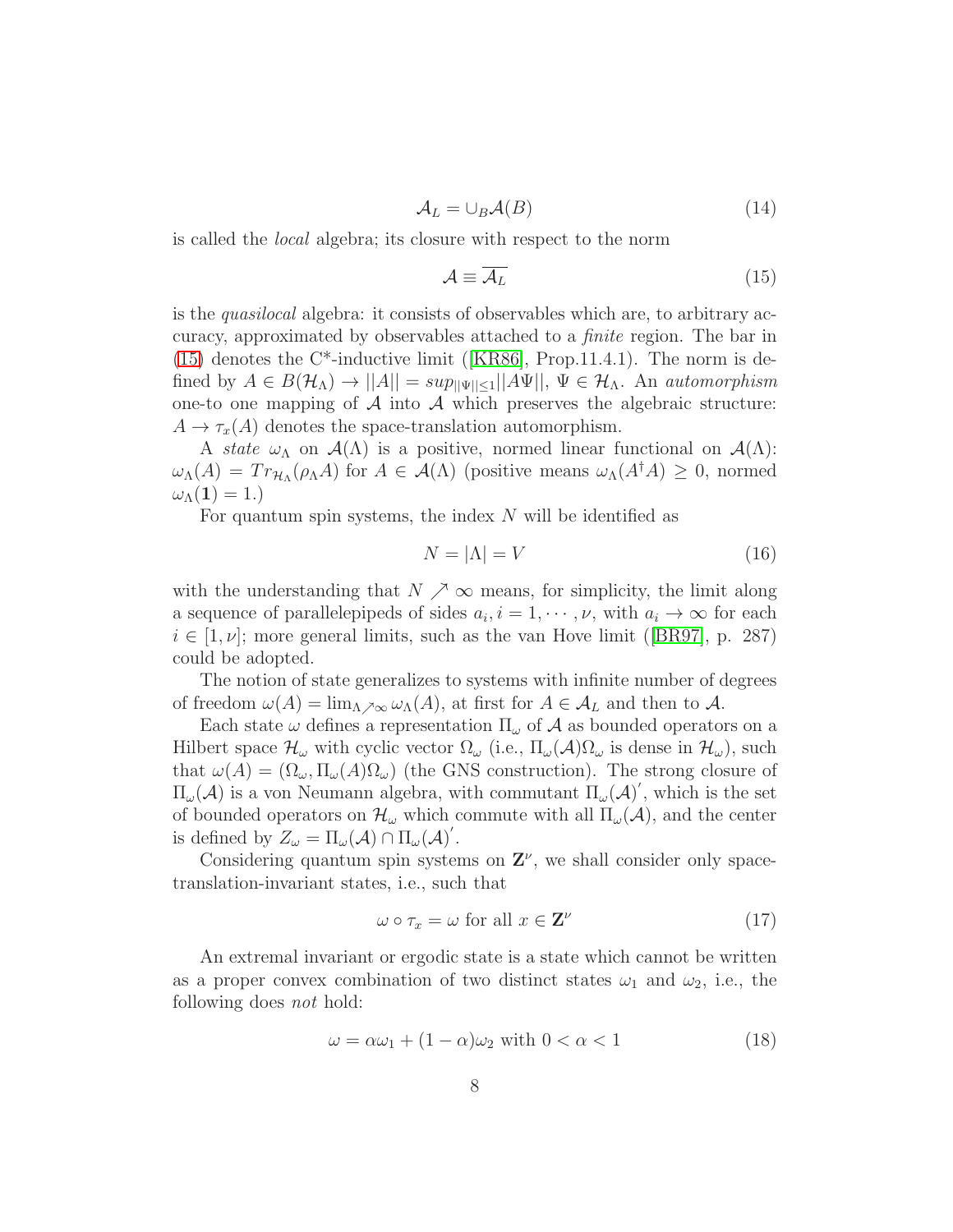If the above formula is true, it is natural to regard  $\omega$  as a mixture of two pure "phases"  $\omega_1$  and  $\omega_2$ , with proportions  $\alpha$  and  $1-\alpha$ , respectively ([\[BR87\]](#page-31-0), Theorem 2.3.15).

A factor or primary state is defined by the condition that the center

$$
Z_{\omega} = \{\lambda \mathbf{1}\}\tag{19}
$$

with  $\lambda \in \mathbf{C}$ .

For quantum spin systems the center  $Z_{\omega_{\beta}}$  coincides ([\[BR87\]](#page-31-0), Example 4.2.11) with the so called algebra at infinity  $\zeta_{\omega}^{\perp}$ , which corresponds to operations which can be made outside any bounded set. As a typical example of an observable in  $\zeta_{\omega}^{\perp}$ , let  $\omega$  be any translation invariant state. Then the space average of A

$$
\eta_{\omega}(A) \equiv s - \lim_{\Lambda \nearrow \infty} \frac{1}{|\Lambda|} \sum_{x \in \Lambda} \Pi_{\omega}(\tau_x(A)) \tag{20}
$$

exists, and, if  $\omega$  is ergodic, then

$$
\eta_{\omega}(A) = \omega(A)\mathbf{1} \tag{21}
$$

([\[LvH78\]](#page-31-1)), which corresponds to "freezing" the observables at infinity to their expectation values.

<span id="page-8-0"></span>**Definition 2.1.** Two states  $\omega_1$  and  $\omega_2$  in the factor decomposition of a state are disjoint if no subrepresentation of of  $\Pi_{\omega_1}$  is unitarily equivalent to any subrepresentation of  $\Pi_{\omega_2}$ . Two states which induce disjoint representations are said to be disjoint; if they are not disjoint, they are called coherent.

For finite-dimensional matrix algebras (with trivial center) all representations are coherent, and factor representations as well.

We have (Hepp72, Lemma 6): Let  $\omega_1$  and  $\omega_2$  be extremal invariant (ergodic) states with respect to space translations. If, for some  $A \in \mathcal{A}$ ,

$$
\eta_{\omega_1}(A) = a_1 \text{ and } \eta_{\omega_2}(A) = a_2 \text{ with } a_1 \neq a_2 \tag{22}
$$

then  $\omega_1$  and  $\omega_2$  are disjoint.

The space averages  $\eta$  defined above correspond to macroscopic "pointer" positions", e.g., the mean magnetization in the Heisenberg model [\(11\)](#page-6-0) in the 3- direction  $\sum_{x \in \Lambda}$  $\frac{S_x^3}{|\Lambda|}$ , with  $A = S^3$ . If  $\eta_{\omega_+}(S^3) = a_+ = 1$ , and  $\eta_{\omega_-}(S^3) = -1$ , the states  $\omega_{\pm}$  are macroscopically different, i.e., differ from one another by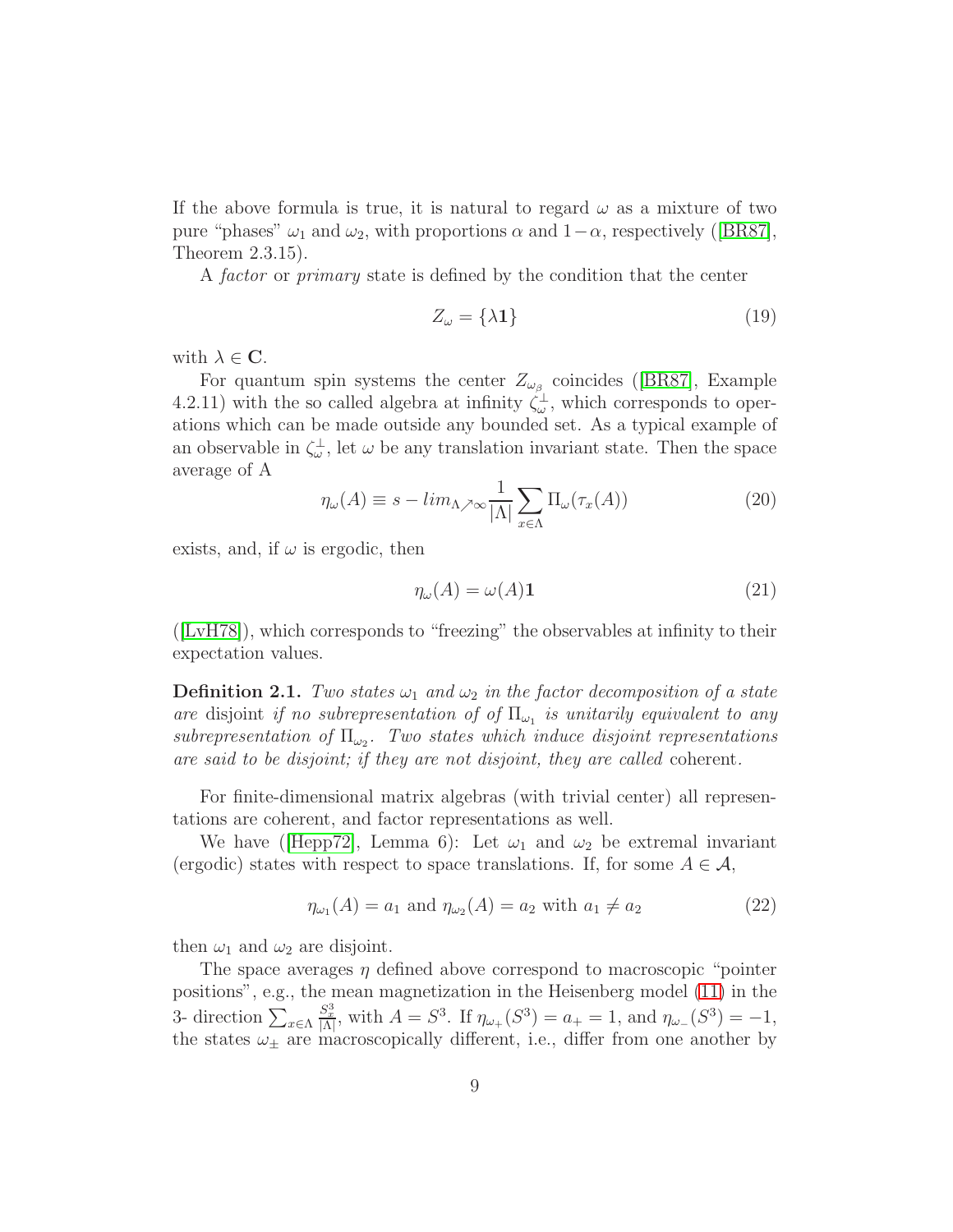flipping an infinite number of spins. For a comprehensive discussion, see [\[Se86\]](#page-30-6), section 2.3.

Given a state  $\omega_1$ , the set of states  $\omega_2$  "not disjoint from"  $\omega_1$  forms a *folium*: a norm-closed subset F of  $E_A$  such that (i) if  $\omega_1, \omega_2 \in \mathcal{F}$ , and  $\lambda_1, \lambda_2 \in \mathbb{R}_+$ with  $\lambda_1 + \lambda_2 = 1$ , then  $\lambda_1 \omega_1 + \lambda_2 \omega_2 \in \mathcal{F}$ ; ii.) if  $\omega \in \mathcal{F}$  and  $A \in \mathcal{A}$ , the state  $\omega_A$ , defined by

<span id="page-9-1"></span>
$$
\omega_A(B) = \frac{\omega(A^*BA)}{\omega(A^*A)} \text{ with } \omega(A^*A) \neq 0 \tag{23}
$$

also belongs to F and is interpreted as a "local perturbation of  $\omega$ ".

One important example, which will be our main concern in sections 4 and 5, is that of an infinite direct product space: let  $A$  act on a reference vector [\[NTh99\]](#page-29-2)  $|\Psi_{\vec{m}}\rangle = \otimes_{i=-\infty}^{\infty} |\vec{m}\rangle_i$  with  $\vec{\sigma}_i|\vec{m}_i\rangle = \vec{m}|\vec{m}\rangle_i$  For  $\vec{m} \neq \vec{n}$ , this yields two representations  $\pi_{\vec{m}}, \pi_{\vec{n}}$  of A on separable Hilbert spaces  $\mathcal{H}_{\vec{m}}, \mathcal{H}_{\vec{n}}$ . The following weak limits exist in these representations:

$$
\vec{m}\mathbf{1} = wlim_{N \to \infty} \frac{1}{2N+1} \sum_{i=-N}^{N} \pi_{\vec{m}}(\vec{\sigma}_i)
$$
(24)

$$
\vec{n} \mathbf{1} = w \lim_{N \to \infty} \frac{1}{2N+1} \sum_{i=-N}^{N} \pi_{\vec{n}}(\vec{\sigma}_i)
$$
\n(25)

These two representations cannot be unitarily equivalent because

<span id="page-9-2"></span>
$$
U^{-1}\pi_{\vec{m}}(\vec{\sigma}_i)U = \pi_{\vec{n}}(\vec{\sigma}_i)
$$
\n(26)

would imply  $U^{-1} \vec{m} 1 U = \vec{n} 1$ , which is impossible because U cannot change the unity 1. The same argument shows disjointness. The  $\Psi_{vecm}$  define states  $\omega_{\vec{m}}(\cdot) = (\Psi_{\vec{m}}, \Psi_{\vec{m}})$ . The mixed state is defined as [\(18\)](#page-7-1) (with  $\vec{m} \neq \vec{n}$ )

$$
\omega_{\alpha} \equiv \alpha \omega_{\vec{m}} + (1 - \alpha)\omega_{\vec{n}} \text{ with } 0 \le \alpha \le 1 \tag{27}
$$

which is a convex combination of distinct pure states  $\omega_{\vec{m}}$  and  $\omega_{\vec{n}}$ .

Consider, now, the framework described in section 1, consisting of the system S, for simplicity a spin one-half system, whose general observable is

<span id="page-9-0"></span>
$$
A = \lambda_+ P_+ + \lambda_- P_- \tag{28}
$$

The Hilbert space of state vectors of the composite system will be assumed to consist of S and the measurement apparatus  $A_N$ , and is given by the tensor product

$$
\mathcal{H}_S \otimes \mathcal{H}_{A_N} \tag{29}
$$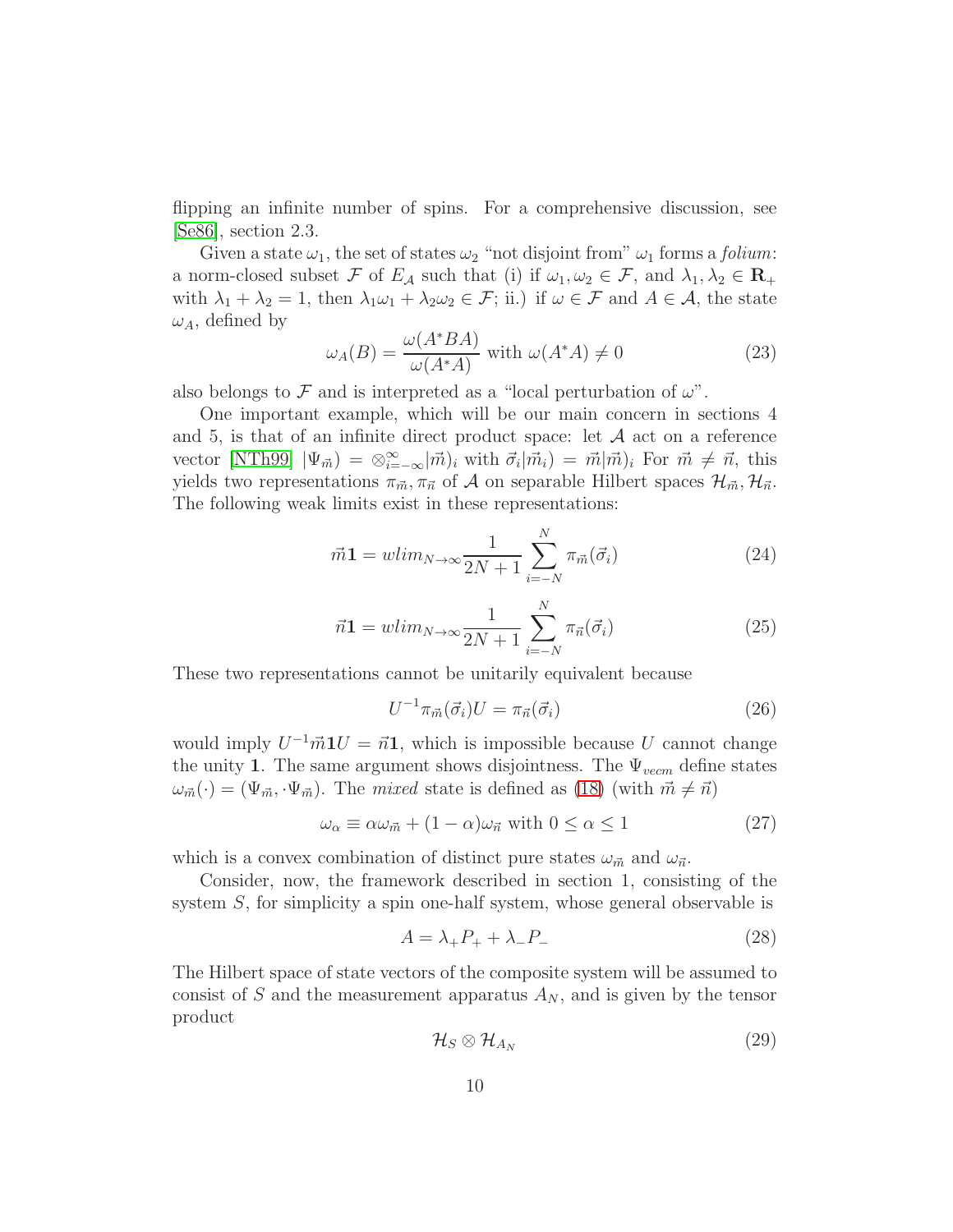of the corresponding Hilbert spaces. The total Hamiltonian is

<span id="page-10-4"></span>
$$
H_N = H_S \otimes \mathbf{1} + \mathbf{1} \otimes H_{A_N} + V_N \tag{30}
$$

We assume that later the limit  $N \to \infty$  is taken in an appropriate sense. Take as initial state vector

<span id="page-10-3"></span>
$$
\Psi_N(t=0) = (\alpha|+) + \beta|-)) \otimes \Psi_0^N \tag{31}
$$

We assume that

<span id="page-10-0"></span>
$$
\exp(-iTH_N)\Psi_N(t=0) = \alpha|+\rangle \otimes \Psi^{N,+,T} + \beta|-\rangle \otimes \Psi^{N,-,T} \qquad (32)
$$

with

<span id="page-10-1"></span>
$$
|\alpha|^2 + |\beta|^2 = 1 \tag{33}
$$

### 2.2 The framework: some specific assumptions

We shall assume that the case of particle systems [\(6\)](#page-3-1) is also included, replacing  $\mathbf{Z}^{\nu}$  by  $\mathbf{Z}$  and finite regions  $\lambda$  by  $\Lambda_N = [-N, N], N \in \mathbf{N}_+$ , with  $|\Lambda| = |\Lambda_N| = 2N + 1$  (see [\(16\)](#page-7-2)). The isotony property b.) enables the algebra  $A$  associated to the apparatus to be defined as inductive limit [\(14\)](#page-7-3) (for the infinite product case, see  $[Tak55]$ ). The algebra of the (system  $+$  apparatus) is thus assumed to be the C<sup>\*</sup>-inductive limit of the  $A_s \otimes A_\Lambda$ , denoted by

<span id="page-10-2"></span>
$$
A_s \otimes A \tag{34}
$$

where  $\mathcal{A}_s$  is the spin algebra, generated by the Pauli operators  $\{\vec{\sigma}, 1\}$ . Under assumption [\(32\)](#page-10-0), we may, for each T satisfying [\(3\)](#page-2-2), consider the states on  $\mathcal A$ 

<span id="page-10-5"></span>
$$
\omega_{\Lambda}^{+,T} = (\Psi^{N,+,T}, A\Psi^{N,+,T})
$$
\n(35)

and

<span id="page-10-6"></span>
$$
\omega_{\Lambda}^{-,T} = (\Psi^{N,-,T}, A\Psi^{N,-,T})
$$
\n(36)

where

 $A \in \mathcal{A}_{\Lambda}$ 

It is now convenient to distinguish explicitly the two cases we shall consider:

1.) Quantum spin systems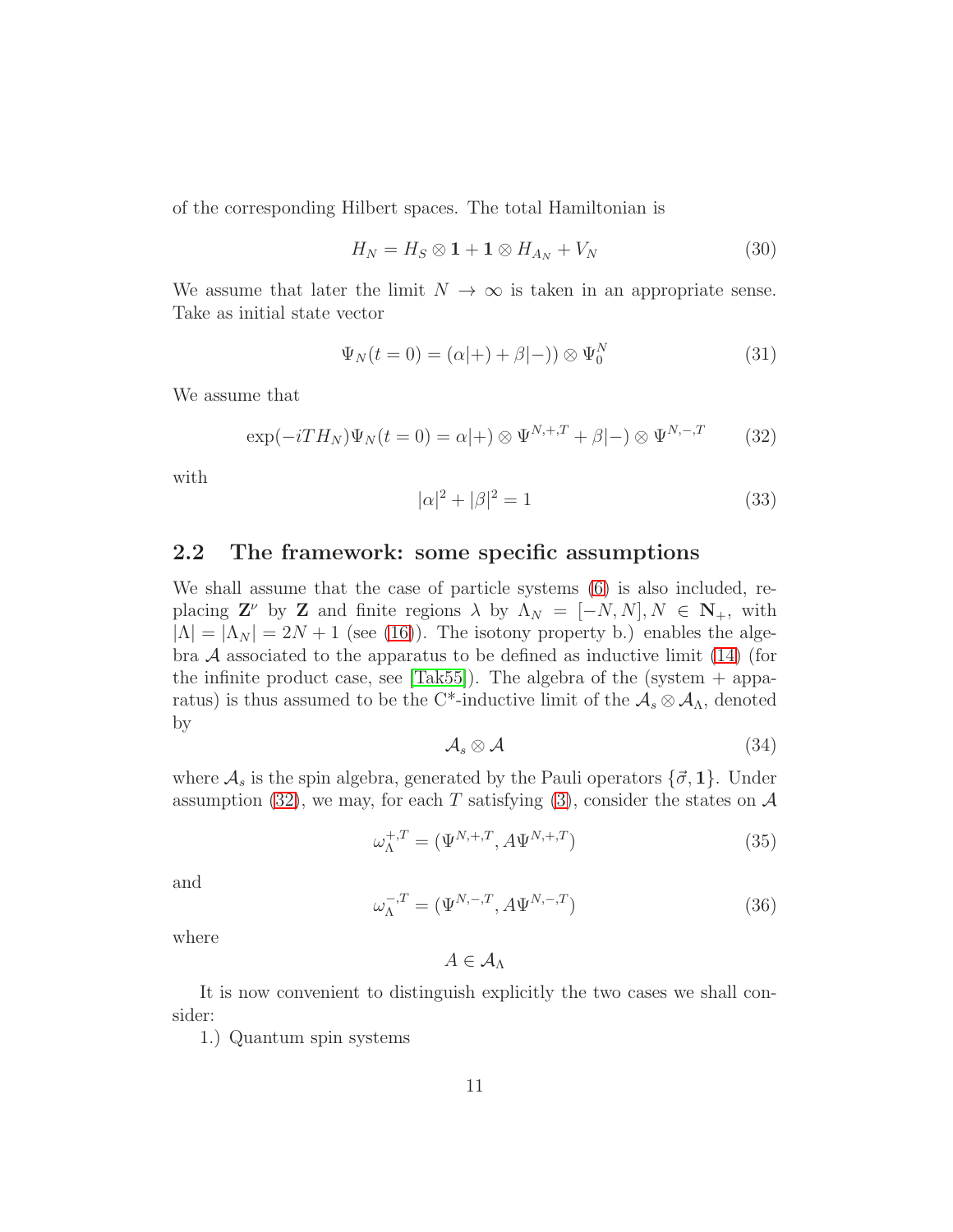The natural topology (from the point of view of physical applications) in the space of states is the weak\* topology. A sequence of states  $\omega_n$ ,  $n = 1, 2, \cdots$ on a  $C^*$  algebra A is said to tend to a state  $\omega$  in the weak\* topology if

<span id="page-11-1"></span>
$$
\lim_{n \to \infty} \omega_n(A) = \omega(A) \text{ for all } A \in \mathcal{A}
$$
 (37)

The above definition requires that we extend  $\omega_{\Lambda}^{\pm, T}$  $\Lambda^{\pm, I}$  to A in one of the various possible ways, for instance, assigning to the extension  $\tilde{\omega}_{\Lambda}^{\pm, T}$  $\lambda^{\pm,1}$  the value 1 in the complement  $\mathcal{A} - \mathcal{A}_{\Lambda}$ . Considering  $\mathcal{A}$  as a Banach space, since the set of states on  $A$  is sequentially compact in the weak\*-topology (see [\[Roy63\]](#page-31-3), Prop. 13, p.141 and Cor. 14, p. 142), because  $A$  is separable, there exists a subsequence  $\{\Lambda_{n_k}\}_{k=1}^{\infty}$  of  $\Lambda_n \nearrow \infty$  and states  $\tilde{\omega}^{\pm,T}$  on A such that

<span id="page-11-0"></span>
$$
\tilde{\omega_k}^{\pm,T}(A) \equiv \tilde{\omega}_{\Lambda_{n_k}}^{\pm,T}(A) \to \tilde{\omega}^{\pm,T}(A) \text{ as } k \to \infty \tag{38}
$$

2.) Particle systems.

In this case, we confine our attention to infinite product states on the infinite tensor product of C<sup>\*</sup> algebras  $\otimes_{i\in\mathbf{Z}}\mathcal{A}_i$ . Good references are [\[We69\]](#page-31-4), [\[Gui66\]](#page-31-5). In the sequel, take the index set  $I = \mathbf{Z}$ , and each  $A_i$ , with  $i \in I$  to be the von Neumann algebra generated by the Weyl operators (for simplicity in one dimension, which will be the case in the application in section 4)

$$
W(\beta, \gamma) = \exp[i(\beta z_i + \gamma p_{z_i})]
$$

where  $p_z = -i\frac{d}{dz}$ , on  $\mathcal{H}_i$  a copy of  $L^2(\mathbf{R})$ , with  $\beta$  and  $\gamma$  real numbers.

**Definition 2.2.** Let  $(\mathcal{H}_i)_{i\in I}$  be a family of Hilbert spaces. A family of vectors  $(x_i)_{i\in I}$ , with  $x_i \in \mathcal{H}_i$  is called a C family if  $\prod_{i\in I} ||x_i||$  converges.  $(x_i)_{i\in I}$  is called a  $C_0$  family if  $\sum_{i \in I} |||x_i|| - 1|$  converges.

It may be proved (see, e.g., [\[We69\]](#page-31-4), lemma 2.2) that every  $C_0$  family is a C family, and that every C family fulfilling  $\prod_{i \in I} ||x_i|| \neq 0$  is a  $C_0$  family.

<span id="page-11-2"></span>**Definition 2.3.** Two  $C_0$  families  $(x_i)_{i\in I}$ ,  $(y_i)_{i\in I}$  are equivalent,  $(x_i)_{i\in I} \equiv$  $(y_i)_{i\in I}$ , if

$$
\sum_{i \in I} |(x_i|y_i) - 1| < \infty \tag{39}
$$

It may be proved (see, e.g., [\[We69\]](#page-31-4), p. 60) that  $\equiv$  is indeed an equivalence relation. The complete tensor product (CTP) of the  $\mathcal{H}_i$ , denoted by  $\otimes_{i \in I} \mathcal{H}_i$ ,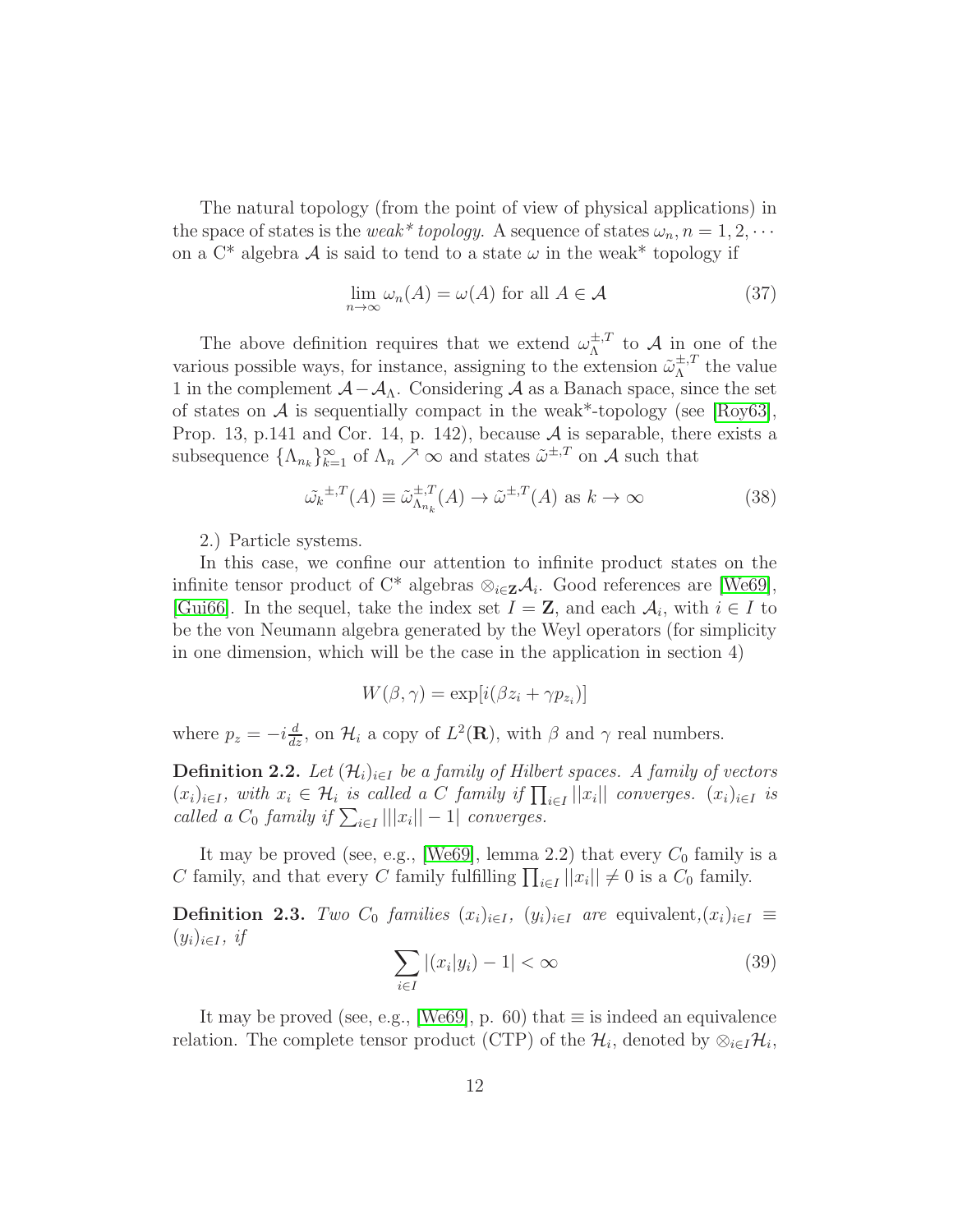defined in [\[We69\]](#page-31-4), p. 65, is a direct sum of incomplete tensor product spaces (IDPS)  $\otimes_{i\in I}^{\zeta} \mathcal{H}_i$ : they are the closed linear subspaces of the CTP spanned by the nonzero  $C_0$  vectors in the  $C_0$  family  $\zeta$ . If  $0 \neq \otimes_{i \in I} x_i \in \zeta$ , we write  $\otimes_{i\in I}^{(\otimes x_i)_{i\in I}}\mathcal{H}_i$  for the IDPS. The important result for us in this connection will be

<span id="page-12-1"></span>**Proposition 2.4.** Let  $\otimes_{i \in I} x_i$  be a  $C_0$  vector not equal to zero. The set of all  $\otimes_{i\in I} y_i$  such that  $x_i = y_i$  for all but at most finitely many indices is total in  $\otimes_{i\in I}^{\bar{\otimes}_{i\in I} x_i}{\cal H}_i.$ 

(For a proof, see [\[We69\]](#page-31-4), p. 67, Prop. II.4).

In the application in section 4 we shall have states on an infinite tensor product of  $C^*$  algebras  $A_i, i \in I$  (see [\[Gui66\]](#page-31-5), p. 17, 2.2), which may also be defined as an inductive limit ([\[Gui66\]](#page-31-5), p. 18; [\[Tak55\]](#page-31-2)) and will be denoted by A. For each  $i \in I$ , let  $\omega_i$  be a state on  $\mathcal{A}_i$ ,  $\pi_i$  the associated GNS representation ([\[BR87\]](#page-31-0), 2.3.3), with cyclic vector  $\xi_i$ .

<span id="page-12-0"></span>**Definition 2.5.** The (infinite) product state  $\otimes_{i \in I} \omega_i$  is the unique state on A verifying

$$
(\otimes \omega_i)(\otimes x_i) = \prod \omega_i(x_i) \text{ for } x_i \in \mathcal{A}_i
$$
 (40)

and  $x_i = e_i$  for almost all i, where  $e_i$  is the identity on  $A_i$ .

The representation of A canonically associated to  $\otimes_{i\in I}\omega_i$  is equivalent to the representation  $\pi = \otimes_{i \in I}^{\otimes_i \xi_i} \pi_i$  of A on  $\otimes_{i \in I}^{\otimes \xi_i} \mathcal{H}_i$  such that  $\pi(\otimes x_i) = \otimes \pi_i(x_i)$ for  $x_i \in \mathcal{A}_i$ , and  $x_i = e_i$  for almost all i, where  $e_i$  is the identity on  $\mathcal{A}_i$ .

(See Proposition 2.5, p. 20 and Proposition 2.9, p. 23, of [\[Gui66\]](#page-31-5)).

We are now in the position of formulating our assumption - Assumption A - which will be the hypothesis of our main theorem (Theorem 3.1):

#### Assumption A

Assume the framework consisting of the system S, for simplicity a spin one-half system with general observable [\(28\)](#page-9-0), and Hamiltonian and initial state vector given by [\(32\)](#page-10-0), under condition [\(33\)](#page-10-1). The states  $\tilde{\omega}^{\pm,T}$  of quantum spin systems are defined by  $(38)$  with the algebra  $\mathcal A$  (of the apparatus alone, appearing in [\(34\)](#page-10-2). For particle systems the initial state vector [\(31\)](#page-10-3) and those  $\Psi^{M,\pm,T}$  at time T in [\(32\)](#page-10-0) are vectors  $\otimes_{i=-M}^{M} \xi_i^{\pm,T}$  with M finite, and corresponding states  $\omega_M^{\pm,T}$ , while the states of the infinite system are the infinite product factor states  $\tilde{\omega}^{\pm,T} \equiv \otimes_{i \in \mathbf{Z}} \omega_i^{\pm,T}$  $\int_{i}^{\pm,1}$  of [2.5,](#page-12-0) with corresponding factorial representation  $\otimes_{i\in\mathbf{Z}}^{\xi_i^{\pm,T}} \pi_i$ . The algebra is A, with A the infinite tensor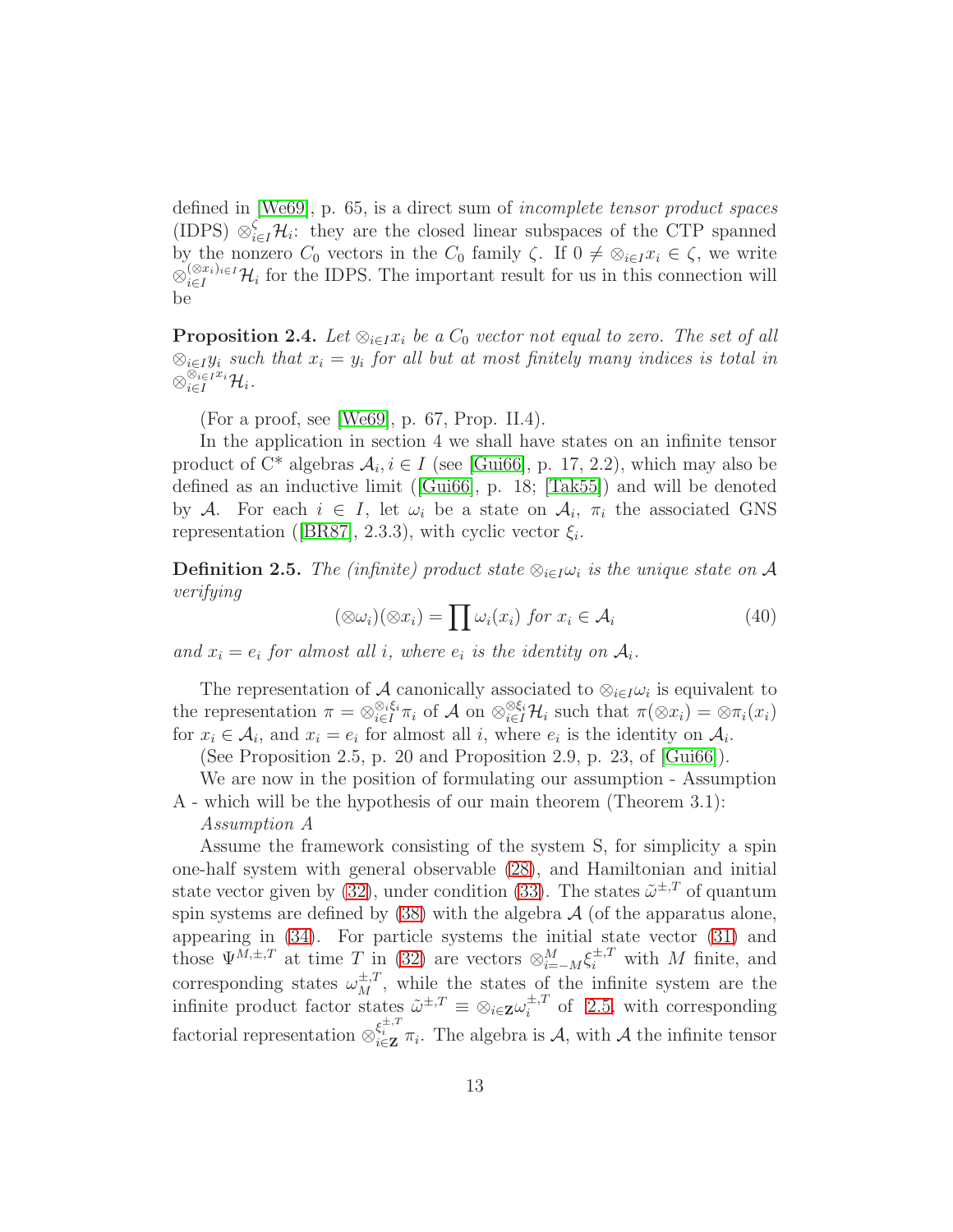product of C<sup>\*</sup> algebras. In each case, for all  $A \in \mathcal{A}$  and given  $\epsilon > 0$ , there exists a finite positive integer k and a strictly local  $A(\Lambda_k) = \pi_k(A)$ , or an element  $A_k = \pi_k(A)$  of  $\otimes_{i=-k}^k A_i$  such that

<span id="page-13-0"></span>
$$
||A - A(\Lambda_k)|| < \epsilon \tag{41}
$$

or

$$
||A - A_k|| < \epsilon \tag{42}
$$

**Remark 2.1.** In Assumption A,  $\pi_k(A)$ , for  $A \in \mathcal{A}$  denotes a representation of A on a Hilbert space  $\mathcal{H}_{\Lambda_k}$  (or  $\mathcal{H}_k$  associated to the restriction of A either to a local region or to a system with a finite number of particles, viz. satisfying [\(41\)](#page-13-0). This follows by construction, using the inductive limit structure of  $\mathcal{A}$ .

As a last remark, Assumption A is not so special as it might look: the way states of infinite systems are naturally obtained is precisely as limits of finite systems, which actually describe the physical situation(s), in the natural weak\* topology [\(37\)](#page-11-1).

## 3 General framework and main theorem

Roberts and Roepstorff [\[RR69\]](#page-30-7) have described a natural general framework for quantum mechanics, which includes systems with an infinite number of degrees of freedom. Since their building blocks are, just as in the previous subsection, the algebra of observables  $A$  and the states  $\omega$ , we are able to adapt it to the present context in a very simple way, which we now describe.

We assume that  $k = 1, 2, \cdots$  is a finite natural number and come back to Assumption A. The states  $\tilde{\omega}_k^{\pm,T}$  $\chi_k^{\pm, T}$  are (pure) states on the algebra  $\mathcal{A}(\Lambda_k)$ or  $\mathcal{A}_k$ , identified as algebras of bounded operators  $\mathcal{B}(\mathcal{H}_k)$  (on  $\mathcal{H}(\Lambda_k)$ ) or  $\mathcal{H}_k$ ) corresponding to the vectors  $\Psi^{k,\pm,T}$ . For simplicity of notation, let  $x_k^T \equiv$  $\Psi_{k+1}^{k+T}$ ,  $y_k^T \equiv \Psi_{k-1}^{k-T}$ ,  $\mathcal{A}_k$  stands for  $\mathcal{A}(\Lambda_k)$  or  $\mathcal{A}_k$ ,  $\mathcal{H}_k$  for both  $\mathcal{H}(\Lambda_k)$  or  $\mathcal{H}_k$ ,  $\tilde{\omega}_k^{+,T} = \omega_{x_k^T}, \, \tilde{\omega}_k^{-,T} = \omega_{y_k^T}.$  As usual,

<span id="page-13-2"></span>
$$
||\omega_{x_k^T} - \omega_{y_k^T}|| = \sup_{A \in \mathcal{A}_k, ||A|| \le 1} |\omega_{x_k^T}(A) - \omega_{y_k^T}(A)|
$$
(43)

but

<span id="page-13-1"></span>
$$
\omega_{x_k^T}(A) - \omega_{y_k^T}(A) = (x_k^T, Ax_k^T) - (y_k^T, Ay_k^T) = tr_{\mathcal{H}_k}(T_k A)
$$
(44)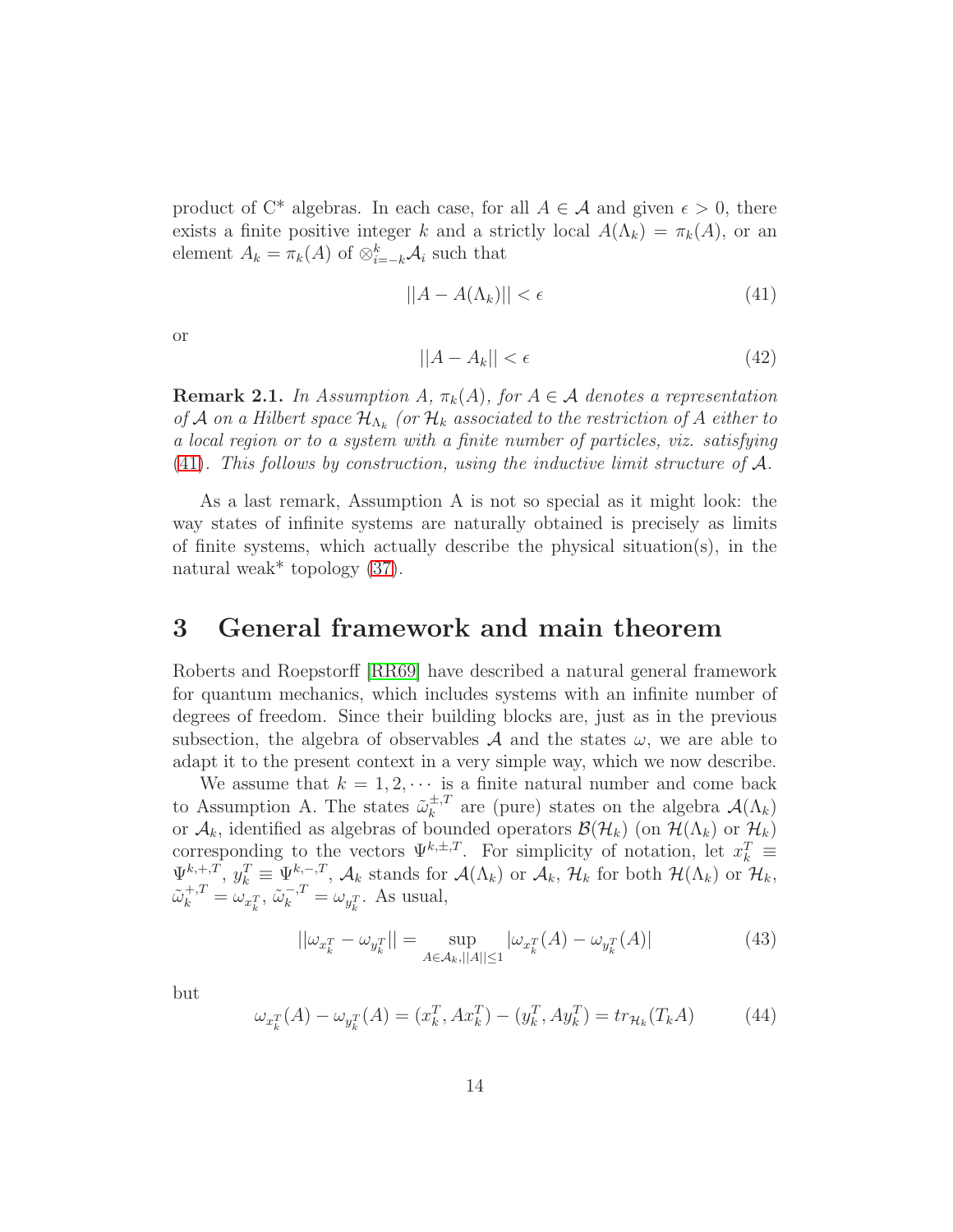where

<span id="page-14-1"></span>
$$
T_k \equiv x_k^T \otimes \overline{x_k^T} - y_k^T \otimes \overline{y_k^T}
$$
\n(45)

with the definition

<span id="page-14-2"></span>
$$
(x_k \otimes \overline{x_k})f \equiv (x_k, f)x_k \text{ for } f \in \mathcal{H}_k
$$
\n(46)

Clearly,  $T_k$  is an operator of rank 2, and therefore in the trace class, denoted  $\tau c$  as in [\[Sch60\]](#page-31-6), and we have ([\[Sch60\]](#page-31-6), Theorem 2, p.47)

<span id="page-14-0"></span>Lemma 3.1. The expression [\(44\)](#page-13-1) represents a bounded linear functional on  $\tau c$  of norm  $||A||$ . Moreover,  $(\tau c)^*$  and  $\mathcal{B}(\mathcal{H})$  are equivalent, in the sense of Banach identical.

By the second assertion of Lemma [3.1,](#page-14-0)

<span id="page-14-3"></span>
$$
||\omega_{x_k^T} - \omega_{y_k^T}|| = tr_{\mathcal{H}_k}(|T_k|)
$$
\n(47)

where  $|T_k| \equiv (T_k^{\dagger} T_k)^{1/2}$ . the eigenvalues of  $|T_k|$  equal the absolute values of those of  $T_k$ ; by [\(45\)](#page-14-1), [\(46\)](#page-14-2) the latter may be obtained directly from the trace and determinant of the anti-Hermitian matrix

$$
\left(\begin{array}{cc} 1 & (x_k, y_k) \\ -(y_k, x_k) & -1 \end{array}\right)
$$

and equal

<span id="page-14-4"></span>
$$
\lambda_{1,k} = \sqrt{(1 - |(x_k^T, y_k^T)|^2)}
$$
\n(48)

<span id="page-14-5"></span>
$$
\lambda_{2,k} = -\sqrt{(1 - |(x_k^T, y_k^T)|^2)}
$$
\n(49)

Putting together [\(47\)](#page-14-3) and [\(48\)](#page-14-4), [\(49\)](#page-14-5), we obtain the

#### Corollary 3.2.

<span id="page-14-6"></span>
$$
|(x_k^T, y_k^T)|^2 = 1 - \frac{1}{4} ||\omega_{x_k^T} - \omega_{y_k^T}||^2
$$
\n(50)

Equation [\(50\)](#page-14-6) suggests the natural definition, adapted from ([\[RR69\]](#page-30-7), Def. 4.7) to the present context:

<span id="page-14-7"></span>Definition 3.3. Let, in the weak\* topology,

<span id="page-14-8"></span>
$$
\omega_{x_k^T} \to \omega_1^T \tag{51}
$$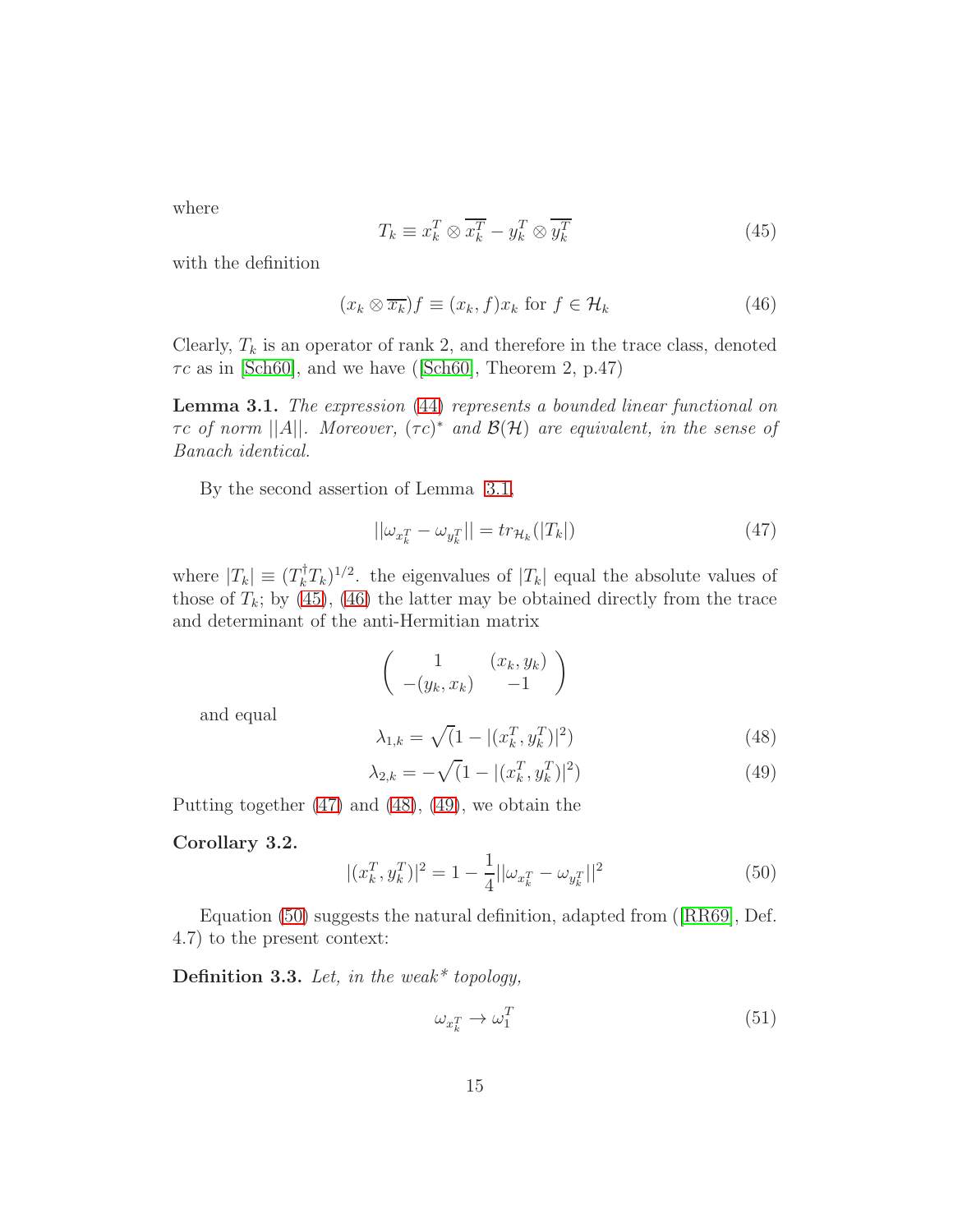and

<span id="page-15-1"></span>
$$
\omega_{y_k^T} \to \omega_2^T \tag{52}
$$

The transition probability between the states  $\omega_1^T$  and  $\omega_2^T$  on the C<sup>\*</sup>-algebra  $\mathcal{A}, \text{ denoted } \omega_1^T \!\ldots \!\omega_2^T, \text{ is defined as}$ 

<span id="page-15-0"></span>
$$
\omega_1^T \cdot \omega_2^T \equiv \lim_{k \to \infty} \left( 1 - \frac{1}{4} ||\omega_{x_k^T} - \omega_{y_k^T}||^2 \right) \tag{53}
$$

whenever the limit on the r.h.s. of  $(53)$  exists.

We have the

<span id="page-15-3"></span>**Theorem 3.4.** If the states  $\omega_1^T$  and  $\omega_2^T$  in Definition [3.3](#page-14-7) are disjoint (Def-inition [2.1\)](#page-8-0), the transition probability between them is zero.

*Proof.* Considering the  $C^*$  algebra  $\mathcal A$  as a Banach space relatively to the weak topology on the dual space of states (the weak\* topolgy), the norm is lower semi-continuous (see, e.g., [\[Cho00\]](#page-31-7), Ex. 60, p.287), and thus [\(51\)](#page-14-8) and [\(52\)](#page-15-1) imply that

<span id="page-15-2"></span>
$$
\liminf_{k \to \infty} ||\omega_{x_k^T} - \omega_{y_k^T}|| \ge ||\omega_1^T - \omega_2^T|| \tag{54}
$$

Since  $\omega_1^T$  and  $\omega_2^T$  are disjoint, by the theorem of Glimm and Kadison [\[GK60\]](#page-31-8)

$$
||\omega_1^T - \omega_2^T|| = 2\tag{55}
$$

We thus have

$$
\begin{aligned}0\leq \liminf_{k\rightarrow \infty}(1-\frac{1}{4}||\omega_{x_k^T}-\omega_{y_k^T}||^2)\leq\\ \leq \limsup_{k\rightarrow \infty}(1-\frac{1}{4}||\omega_{x_k^T}-\omega_{y_k^T}||^2)\leq 0\end{aligned}
$$

The first inequality above follows from the uniform bound  $||\omega_{x_k^T} - \omega_{y_k^T}|| \le$ 2 and the third inequality above is a consequence of [\(54\)](#page-15-2). The assertion follows.

**Remark 3.1.** In (*[\[Hepp72\]](#page-28-1)*, Lemma<sub>3</sub>, p.24) it was wrongly asserted that the norm is weakly continuous; the rest of his Lemma 3 contains, however, an important idea, which we now use. Let  $A \in \mathcal{A}$ . If  $\omega_{y_k^T}(A^{\dagger}A) = 0$ ,

$$
|(\Psi^{k,-,T}, \pi_k(A)\Psi^{k,+,T})|^2 \le \omega_{y_k^T}(A^\dagger A) \to 0 \text{ as } k \to \infty
$$

 $\Box$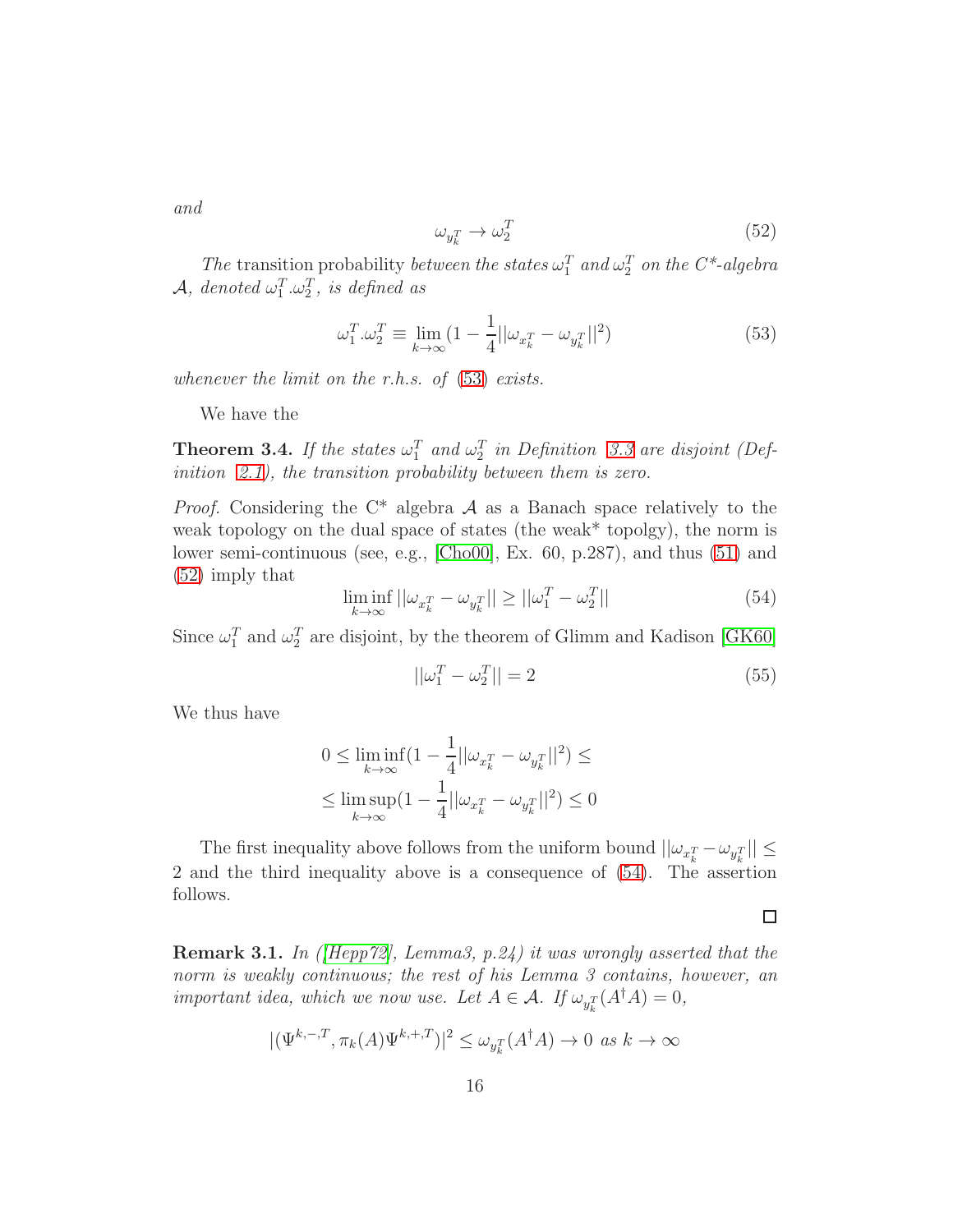Otherwise,  $\omega_{y_k^T}(A^{\dagger}A) \neq 0$  for k sufficiently large, and we may define the state

$$
\omega_{y_k^T}^A \equiv
$$
  

$$
\frac{(\Psi^{k,-,T}, \pi_k(A)^{\dagger} \cdot \pi_k(A) \Psi^{k,-,T})}{(\Psi^{k,-,T}, \pi_k(A)^{\dagger} \pi_k(A) \Psi^{k,-,T})}
$$

 $By (52),$  $By (52),$  $By (52),$ 

$$
\omega_{y_k^T}^A \to \omega_2^{T,A}
$$

in the weak\* topology, where, by [\(23\)](#page-9-1),  $\omega_2^{T,A} \in [\omega_2^T]$ , the folium of  $\omega_2^T$  (defined  $by (52)$  $by (52)$ .

From the above,  $\omega_1^T$  and  $\omega_2^{T,A}$  $n_2^{\prime}$ <sup>1,4</sup> are likewise disjoint, by the assumption of Theorem [3.4,](#page-15-3) implying the following

<span id="page-16-0"></span>Corollary 3.5. Under the same assumptions of Theorem [3.4,](#page-15-3) the transition probability between  $\omega_1^T$  and  $\omega_2^{T,A}$  $i_2^{T,A}$  is zero for any  $A \in \mathcal{A}$ . In particular, by [\(50\)](#page-14-6),

$$
\lim_{k \to \infty} (\Psi^{k,+,T}, \pi_k(A)\Psi^{k,-,T}) = 0
$$
\n(56)

Remark 3.2. Corollary [3.5](#page-16-0) makes precise the replacement of [\(8\)](#page-3-3) and [\(9\)](#page-3-2) by [\(10\)](#page-4-0) "in the limit  $N \to \infty$ ", which corresponds to the fact that the transition probability between the states  $\omega_1^T$  and  $\omega_2^{T,A}$  of the infinite system is zero, for any  $A \in \mathcal{A}$ , according to Definition [3.3.](#page-14-7)

In general, the disjointness of the two states in the assumption of Theorem [3.4](#page-15-3) is not easy to prove. In the next section, we describe a model of Stern-Gerlach type in which two different proofs of this property may be given, as long as the time-of-measurement parameter  $T$  satisfies [\(3\)](#page-2-2). The second proof will relate disjointness to the values taken by the limiting states on classical or macroscopic observables of type [\(6\)](#page-3-1), i.e., the "pointer positions" in measurement theory.

# 4 Application to a model of the Stern-Gerlach experiment

### 4.1 The model

We describe in this section a model of the Stern-Gerlach experiment [\[StGer21\]](#page-28-3). A jet of silver atoms cross a strongly inhomogeneous magnetic field directed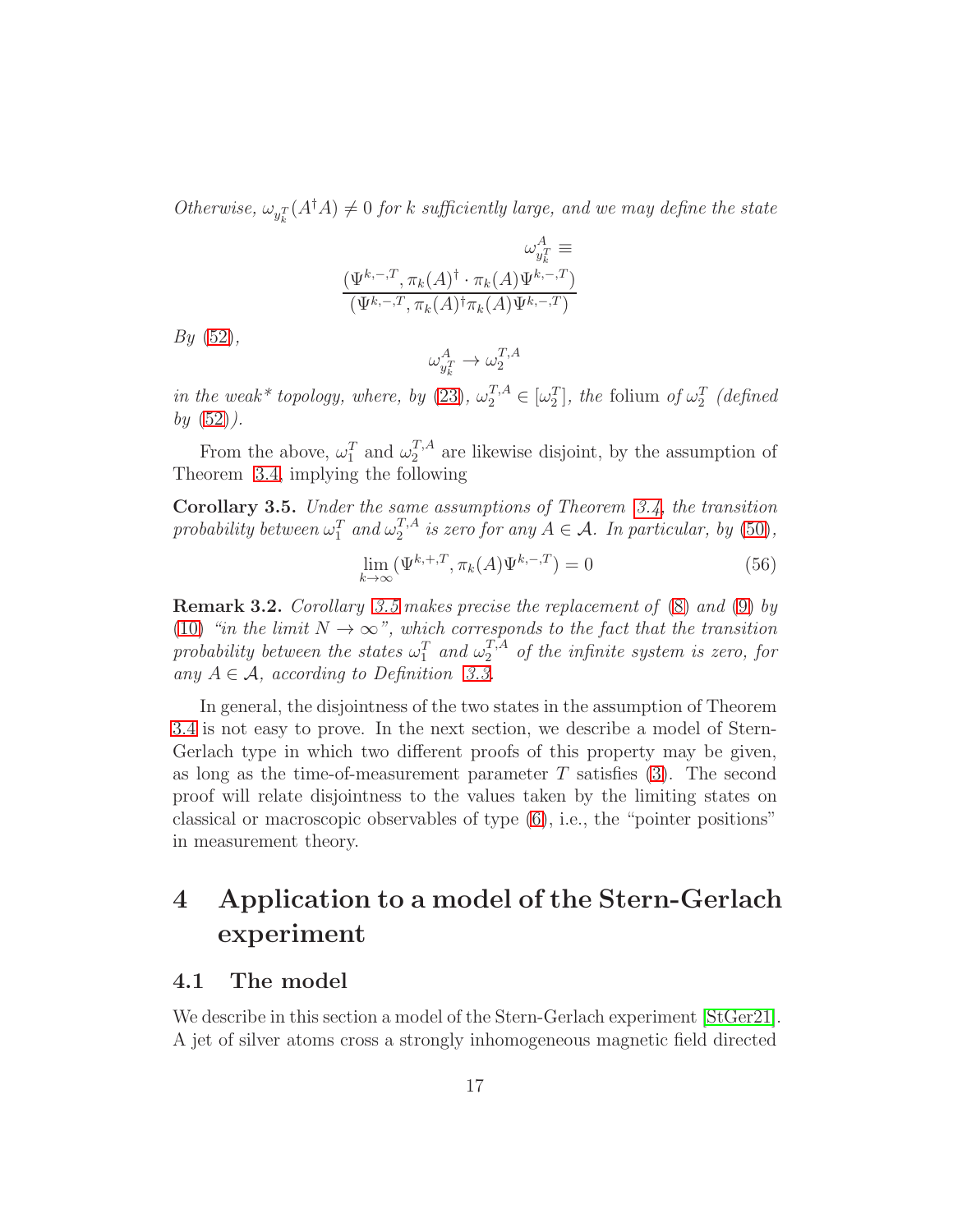along the z-axis. We use the setting of Gondran and Gondran [\[GG05\]](#page-29-12), in which silver atoms of spin one-half contained in an oven are heated to high temperature and escape through a narrow opening. A collimating fence F selects those atoms whose velocities are parallel to the y axis: it is assumed to be much larger along Ox, in such a way that both variables x and y may be treated classically. The atomic jet arrives then at an electromagnet at the initial time  $t = 0$ , each atom being then described by the wave function

<span id="page-17-6"></span>
$$
\Psi_T(z) = \Psi_C(z)(\alpha|+) + \beta|-)
$$
\n(57)

with  $|\alpha|^2 + |\beta|^2 = 1$ ,  $\sigma_z(\pm) = \pm(\pm)$ , and the configurational part  $\Psi_C$  is given by

<span id="page-17-5"></span>
$$
\Psi_C(z) \equiv (2\pi\sigma_0^2)^{-1/2} \exp(\frac{-z^2}{4\sigma_0^2})
$$
\n(58)

After leaving the magnetic field, there is free motion until the particle reaches a screen placed beyond the magnet, at a certain time  $T$ , when the measurement is performed.

We shall assume that each spin eigenstate is attached not only to one atom, but to all those atoms in a tiny neighborhood of a point in space (e.g., of diameter of a micron), but still containing a macroscopic number N of atoms. The Hamiltonian [\(30\)](#page-10-4) is thus assumed to be

<span id="page-17-1"></span>
$$
H_N = H_S \otimes \mathbf{1} + \mathbf{1} \otimes H_{A_k} + V_k \tag{59}
$$

with

<span id="page-17-3"></span>
$$
H_S = \mu \sigma_z B \tag{60}
$$

<span id="page-17-4"></span>
$$
H_{A_k} = \frac{(P_z^{(k)})^2}{2M_k} \tag{61}
$$

<span id="page-17-0"></span>
$$
V_k = \lambda P_z^{(k)} \sigma_z \tag{62}
$$

with  $M_k = (2k + 1)m$ , m being the mass of a single atom, and

<span id="page-17-2"></span>
$$
P_z^{(k)} = p_z^{-k} + \dots + p_z^{k}
$$
 (63)

Note that we have replaced N by  $2k+1$ , the integer variable runs from  $-k$  to  $k$ , in order to have a model on  $\mathbf{Z}$ . The corresponding effective quantum spin model of the next subsection will be thereby a translation invariant model on the lattice **Z**. The operator  $p_z^k$  corresponding to each atom is the usual selfadjoint z-component of the momentum operator acting on the Hilbert space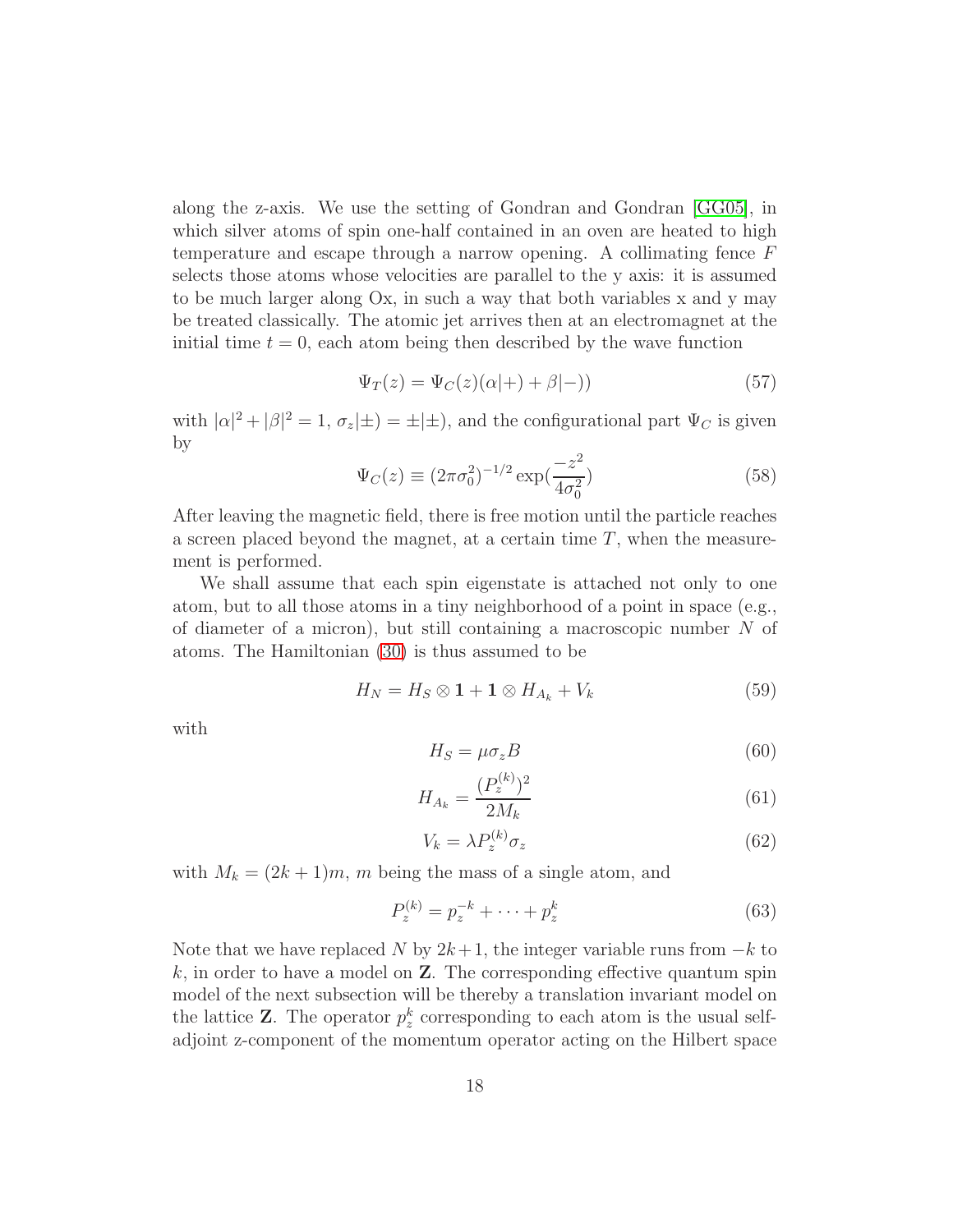$L^2(\mathbf{R})$ , and the algebra, the one-dimensional Weyl algebra corresponding to the sole variable z. Since, by [\(62\)](#page-17-0), each spin couples only to the z-component of the center of mass momentum, the corresponding macroscopic operator will be the z-component of the center of mass coordinate  $\frac{z_{-k} + \cdots + z_k}{2k+1}$  or, as we shall see, the limit, for  $\rho$  real

$$
\lim_{k \to \infty} \exp(i\rho \frac{z_{-k} + \dots + z_k}{2k + 1}) \tag{64}
$$

which will be seen to exist in the appropriate representation. The model [\(59\)](#page-17-1)-[\(63\)](#page-17-2) is an adaptation (to a version of infinite number of degrees of freedom) of the model in the book by Gottfried and Yan ([\[KG03\]](#page-29-11), pp. 559 et seq.). Equation [\(60\)](#page-17-3) represents the interaction with the constant part of the magnetic field, [\(61\)](#page-17-4) the kinetic energy and [\(62\)](#page-17-0) the interaction with the field gradient, assumed to be along the z-direction.

Since  $H_S$  and  $H_{A_k}$  commute with  $V_k$ , there is no problem in taking them into account, but that will only be an unnecessary burden, which only changes some constants in the forthcoming account; consequently, we ignore them both (alternatively, take  $m \to \infty$  and  $B = 0$ ). Thus our Hamiltonian will be

<span id="page-18-0"></span>
$$
H_k = V_k = \lambda P_z^{(k)} \otimes \sigma_z \tag{65}
$$

In correspondence to [\(58\)](#page-17-5), the initial  $(t = 0)$  configurational state is

$$
\Psi_{C,k,0}(z_{-k},\cdots,z_k) = (2\pi\sigma_0^2)^{-1/2} \exp(\frac{-z_{-k}^2 + \cdots - z_k^2}{4\sigma_0^2})
$$
(66)

and the full  $t = 0$  wave-vector associated to [\(57\)](#page-17-6) becomes

$$
\Psi_{T,k,0} = (\alpha|+) + \beta|-)) \otimes \Psi_{C,k,0}
$$
\n(67)

in the Hilbert space  $\mathcal{H} = \mathbb{C}^2 \otimes \otimes_{i=-k}^k L_i^2(\mathbf{R})$ , where  $L_i^2(\mathbf{R})$  denotes the  $i-th$ copy of  $L^2(\mathbf{R})$  associated to the  $k-th$  particle. Equation [\(65\)](#page-18-0) then yields

<span id="page-18-1"></span>
$$
\exp(-itH_k)\Psi_{T,k,0} = \alpha|+\rangle \otimes \Psi^{k,-,t} + \beta|-\rangle \otimes \Psi^{k,+,t} \tag{68}
$$

with

<span id="page-18-2"></span>
$$
\Psi^{k,+,t}(z_{-k},\cdots,z_k)=\Psi_{C,k,0}(z_{-k}-\lambda t,\cdots,z_k-\lambda t)
$$
\n(69)

together with

<span id="page-18-3"></span>
$$
\Psi^{k,-,t}(z_{-k},\cdots,z_k)=\Psi_{C,k,0}(z_{-k}+\lambda t,\cdots,z_k+\lambda t)
$$
\n(70)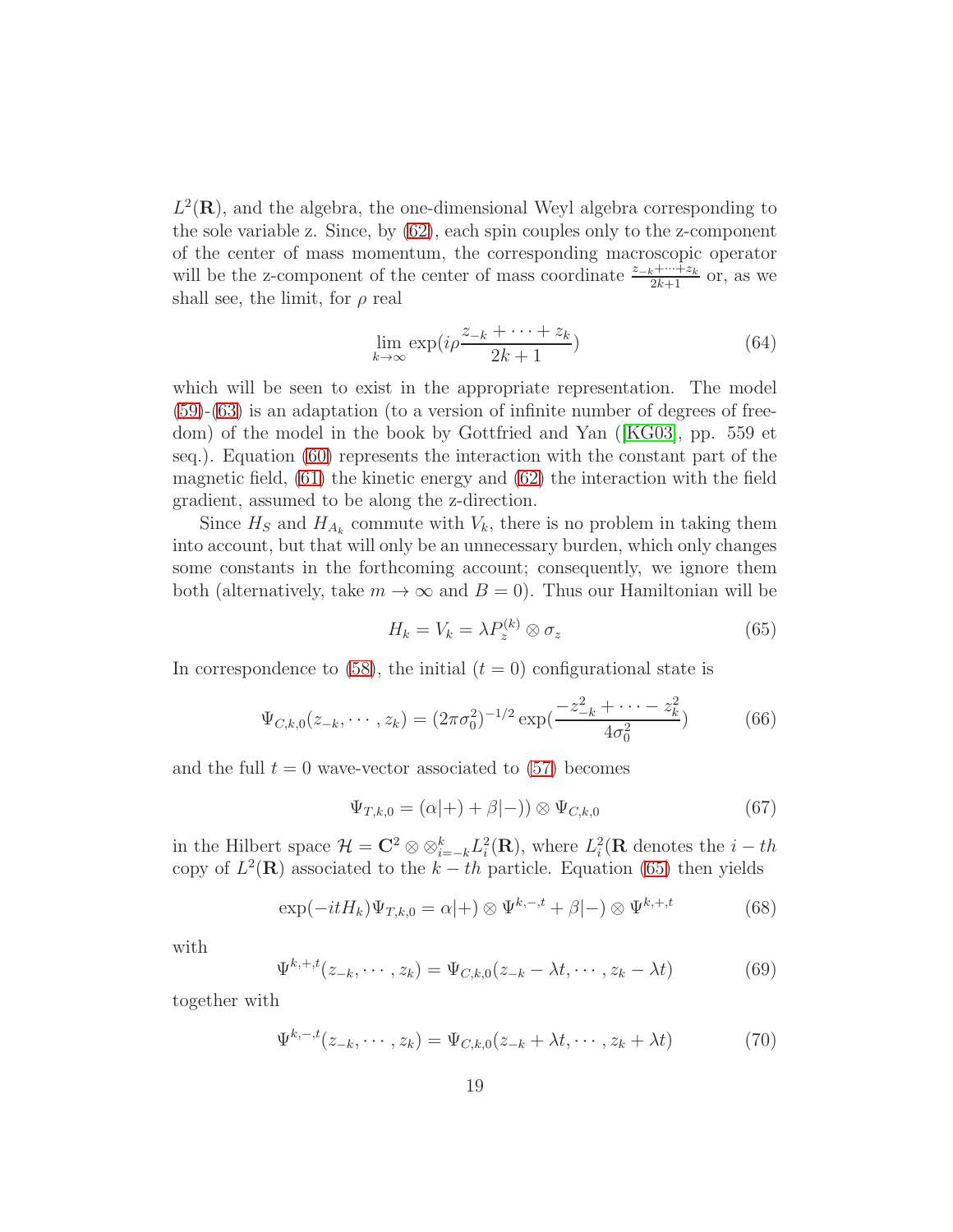In correspondence with [\(68\)](#page-18-1), the states  $\omega_{x_k^T}$ ,  $\omega_{y_k^T}$  defined before [\(43\)](#page-13-2) become

<span id="page-19-0"></span>
$$
\omega_{x_k^T}(A) = (\Psi^{k,+,t}, \pi_k(A)\Psi^{k,+,t})
$$
\n(71)

and

<span id="page-19-1"></span>
$$
\omega_{y_k^T}(A) = (\Psi^{k,-,t}, \pi_k(A)\Psi^{k,-,t})
$$
\n(72)

where  $A \in \mathcal{A}$ , the infinite product of Weyl algebras defined in Assumption A. For this model the  $t_D$  in [\(3\)](#page-2-2) may be explicitly computed: after t=0, the density splits into a sum of two Gaussians, which become separated as long as the distance between their centers is larger than the widths of the two Gaussians, viz.  $3\sigma_0$ :  $t_D = \frac{3\sigma_0}{\lambda}$  where  $\lambda$  stands for the average velocity in the z direction: see  $(6)$  and  $(9)$  of [\[GG05\]](#page-29-12) and the forthcoming  $(84)$ .

**Proposition 4.1.** Let T satisfy [\(3\)](#page-2-2). Then, the weak\* limits of the states [\(71\)](#page-19-0), [\(72\)](#page-19-1), denoted by  $\omega_1^T$  and  $\omega_2^T$  as in Definition [3.3,](#page-14-7) are disjoint.

*Proof.* We are in the setting of Proposition [2.4,](#page-12-1) with  $x_i = \Psi^{i,+,T}$ , on the one hand, and  $y_i = \Psi^{i,-,T}$  on the other. We have, by [\(69\)](#page-18-2), [\(70\)](#page-18-3),

$$
(x_i, y_i) = (y_i, x_i) =
$$

$$
= (2\pi\sigma_0^2)^{-1} \int_{-\infty}^{\infty} dz_i \exp(-\frac{(z_i - \lambda T)^2}{4\sigma_0^2}) \times
$$

$$
\times \exp(-\frac{(z_i + \lambda T)^2}{4\sigma_0^2}) =
$$

$$
= (2\pi\sigma_0^2)^{-1} \int_{-\infty}^{\infty} dz_i \exp(-\frac{z_i^2}{2\sigma_0^2}) \exp(-\frac{\lambda^2 T^2}{2\sigma_0^2}) =
$$

$$
= \exp(-\frac{\lambda^2 T^2}{2\sigma_0^2})
$$

By  $(3)$ 

$$
\exp(-\frac{\lambda^2 T^2}{2\sigma_0^2}) \geq \exp(-\frac{\lambda^2 t_D^2}{2\sigma_0^2})
$$

and hence

<span id="page-19-2"></span>
$$
|(x_i, y_i) - 1| = 1 - \exp(-\frac{\lambda^2 t_D^2}{2\sigma_0^2}) \ge \frac{1}{4} \frac{\lambda^2 t_D^2}{2\sigma_0^2}
$$
 (73)

By Definition [2.5,](#page-12-0) the representations of  $A$  canonically associated to the infinite product states  $\omega_1$  and  $\omega_2$  are  $\otimes_{i\in \mathbf{Z}}^{\otimes \xi_i} \pi_i$ , with  $\xi_i = x_i$  or  $y_i$ , and the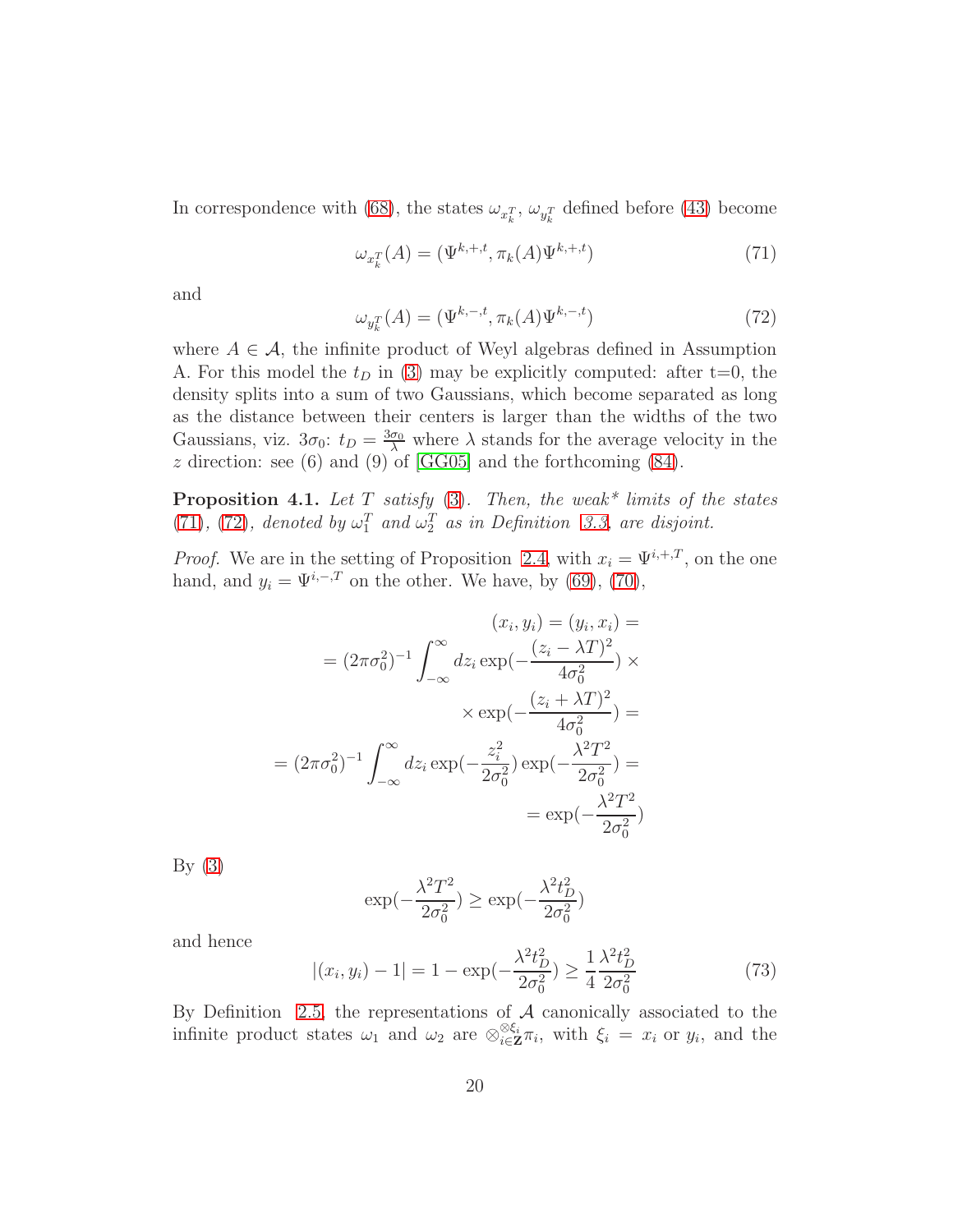corresponding  $C_0$  - families are not equivalent by [\(73\)](#page-19-2) and Definition [2.3,](#page-11-2) hence they are disjoint.

We come now to a second proof of disjointness, which both illuminates its physical content and defines precisely the results and parameter values associated to the measurement. The (z-component of) the center of mass of the atoms [\(6\)](#page-3-1) is

$$
z_{C.M.} = \lim_{k \to \infty} \frac{1}{2k+1} \sum_{i=-k}^{k} z_k
$$
 (74)

The above limit may be seen to exist in each IDPS  $\otimes_{i\in\mathbf{Z}}^{\otimes \xi_i}$ , with  $\xi_i = x_i$  or  $y_i$ , assuming different values in each representation:

**Proposition 4.2.**  $z_{C.M.}$  exists in the sense that, for any  $\rho \in \mathbf{R}$ ,

<span id="page-20-0"></span>
$$
\lim_{k \to \infty} \exp(i\rho \frac{\sum_{i=-k}^{k} z_k}{2k+1}) = \exp(i\rho \lambda T) \tag{75}
$$

in the IDPS  $\otimes_{i\in\mathbf{Z}}^{\otimes x_i}$ , and

<span id="page-20-1"></span>
$$
\lim_{k \to \infty} \exp(i\rho \frac{\sum_{i=-k}^{k} z_k}{2k+1}) = \exp(-i\rho \lambda T) \tag{76}
$$

in the IDPS  $\otimes_{i\in \mathbf{Z}}^{\otimes y_i}$ . As a consequence, the two IDPS are disjoint. Proof. We have

$$
(\Psi^{k,+,T}, \exp(i\rho \frac{\sum_{i=-k}^{k} z_k}{2k+1})\Psi^{k,+,T}) =
$$
  

$$
= (2\pi\sigma_0^2)^{-\frac{2k+1}{2}} \int_{-\infty}^{\infty} dz_{-k} \cdots \int_{-\infty}^{\infty} dz_k
$$
  

$$
\exp(-2\frac{(z_{-k}-\lambda T)^2}{4\sigma_0^2}) \cdots \exp(-2\frac{(z_k-\lambda T)^2}{4\sigma_0^2})
$$
  

$$
\exp(i\rho \frac{z_{-k}}{2k+1}) \cdots \exp(i\rho \frac{z_k}{2k+1}) =
$$
  

$$
= \exp(-\frac{\rho^2\sigma_0^2}{2(2k+1)})\exp(i\rho\lambda T)
$$

 $\Box$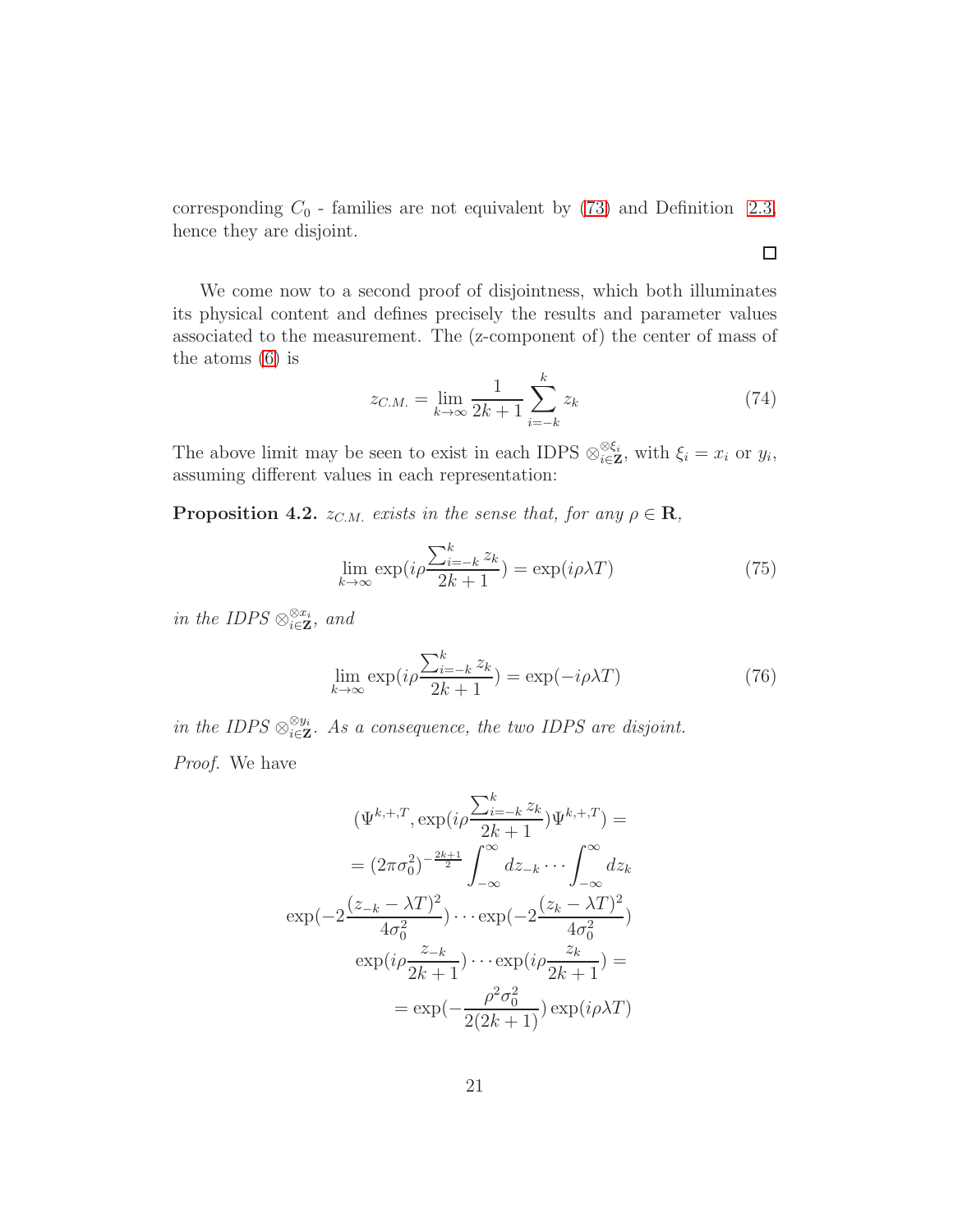from which

<span id="page-21-0"></span>
$$
\lim_{k \to \infty} (\Psi^{k,+,T}, \exp(i\rho \frac{\sum_{i=-k}^{k} z_k}{2k+1}) \Psi^{k,+,T}) = \exp(i\rho \lambda T) \tag{77}
$$

and, analogously,

<span id="page-21-1"></span>
$$
\lim_{k \to \infty} (\Psi^{k,-,T}, \exp(i\rho \frac{\sum_{i=-k}^{k} z_k}{2k+1}) \Psi^{k,-,T}) = \exp(-i\rho \lambda T)
$$
 (78)

By Proposition [2.4](#page-12-1) and the fact that the limits on the left hand sides of [\(77\)](#page-21-0), [\(78\)](#page-21-1) are not altered by changing the variables  $z_i$  with i in a finite set we may replace  $\Psi^{k,\pm,T}$  in equations [\(77\)](#page-21-0)(resp. [\(78\)](#page-21-1)) by vectors in a total set in  $\otimes_{i\in\mathbf{Z}}^{\otimes x_i}$  (resp. $\otimes_{i\in\mathbf{Z}}^{y_i}$ ). This shows [\(75\)](#page-20-0) and [\(76\)](#page-20-1). Disjointness of the IDPS is a consequence of an argument identical to the one used in connection with [\(26\)](#page-9-2).

 $\Box$ 

### 4.2 An effective quantum spin model

An effective quantum spin model for the previously studied Stern-Gerlach model is obtained by replacing  $\otimes_{-k}^k L_i^2(\mathbf{R})$  by

$$
\mathcal{H}_k = \otimes_{i=-k}^k \mathbf{C}_k^2
$$

Given a fixed T satisfying [\(3\)](#page-2-2), perform in the states  $\omega_{x_k^T}$ ,  $\omega_{y_k^T}$  in [\(71\)](#page-19-0) and [\(72\)](#page-19-1) the substitution

$$
\Psi^{k,\pm,T} \to \otimes_{i=-k}^k |\pm]_k \tag{79}
$$

where  $|\pm\rangle_k$  are, as before, the spin eigenstates of  $\sigma_k^z$ :  $\sigma_k^z|\pm\rangle_k = \pm |\pm\rangle_k$ , together with the substitution

<span id="page-21-2"></span>
$$
\lim_{k \to \infty} \exp(i\rho \frac{\sum_{i=-k}^{k} z_k}{2k+1}) \to \lim_{k \to \infty} \exp(2i\rho T \frac{\sum_{i=-k}^{k} \sigma_i^z}{2k+1})
$$
(80)

Then: the weak\* limit of the sequence of states

$$
\omega_k \equiv \alpha \omega_k^+ + \beta \omega_k^- \tag{81}
$$

with  $|\alpha|^2 + |\beta|^2 = 1$ , on the quasi-local algebra A associated to the spin algebra on **Z** and  $\omega_k^{\pm}$  $\frac{1}{k}$  denoting the product states which define the familiar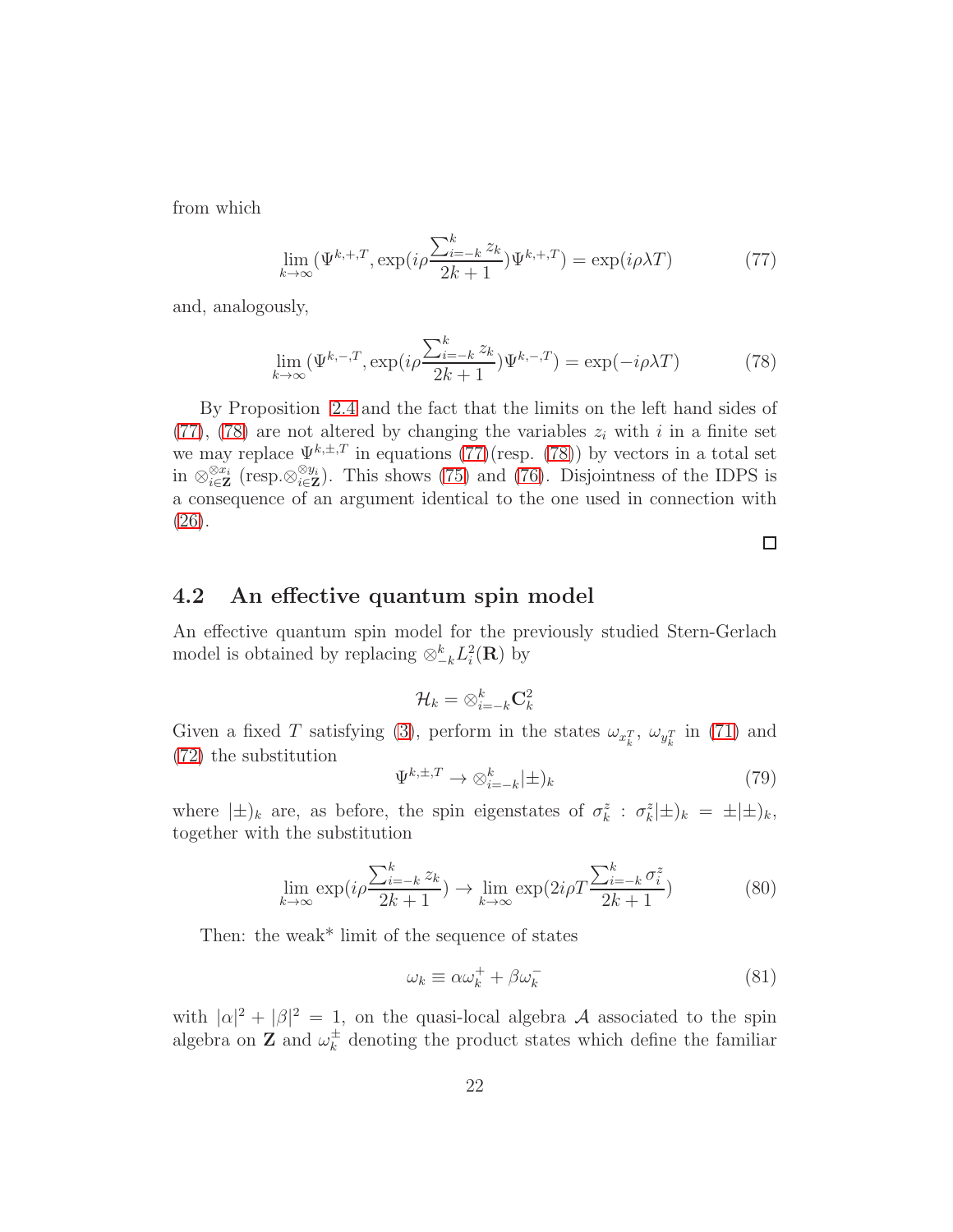disjoint representations  $\pi_{\vec{m}}$ ,  $\pi_{\vec{n}}$  (with  $\vec{m} = \pm(0, 0, 1)$ ) described in section 2, after (23), is an effective quantum spin model for the SG model described in the previous subsection, in the sense that it reproduces the "quantities to be measured" [\(75\)](#page-20-0), [\(76\)](#page-20-1), as long as the substitution [\(80\)](#page-21-2) is performed.

The present model serves as illustration of the remarks on irreversibility in the next section 5.

**Remark 4.1.** It is of course critical that  $t_D \neq 0$  in [\(3\)](#page-2-2); the case of "instantaneous measurement" is excluded by the Basdevant-Dalibard assumption a). The same requirement is independently imposed by the theory of irreversibility, see the next section.

As a further concrete illustration of this requirement in the present model, note that by the equations preceding  $(73)$ ,

$$
(\Psi^{k,+,T}, \Psi^{k,-,T}) = \exp(-\frac{\lambda^2 T^2}{2\sigma_0^2})
$$
\n(82)

so that, if

<span id="page-22-1"></span>
$$
T = T(k) = O\left(\frac{1}{\sqrt{k}}\right)
$$
\n(83)

the cross terms in [\(32\)](#page-10-0) do not tend to zero. The fact that the possibility  $T(k) \rightarrow 0$  as  $k \rightarrow \infty$  is to be excluded, contrarily to the remarks in  $|Dop18|$ , has a simple explanation, to be given next.

**Remark 4.2.** If we differentiate equations [\(75\)](#page-20-0) and [\(76\)](#page-20-1) with respect to  $\rho$ , setting  $\rho = 0$  afterwards, we obtain

<span id="page-22-0"></span>
$$
z_{C.M.} = \pm \lambda T = 2s_z \lambda T \tag{84}
$$

where

<span id="page-22-2"></span>
$$
s_z = \pm \frac{1}{2} \tag{85}
$$

are the two values of the z component of the spin operator, which comprise, in this experiment, the "measured values". Equation [\(84\)](#page-22-0) is essentially equation (65) of p. 559 of [\[KG03\]](#page-29-11) (with  $P_z = 0$ , which we assumed) - not surprisingly the solution of the classical equation of motion, because the Gaussians are coherent states.

By  $(84)$ , T is proportional to the value of a "macroscopic observable"  $z_{C,M}$ , independent of k. This explains why a behavior such as [\(83\)](#page-22-1) is excluded, or, more generally, that the possibility  $T(k) \rightarrow zero$  as  $k \rightarrow \infty$ mentioned in  $\langle Dop18\rangle$  is excluded.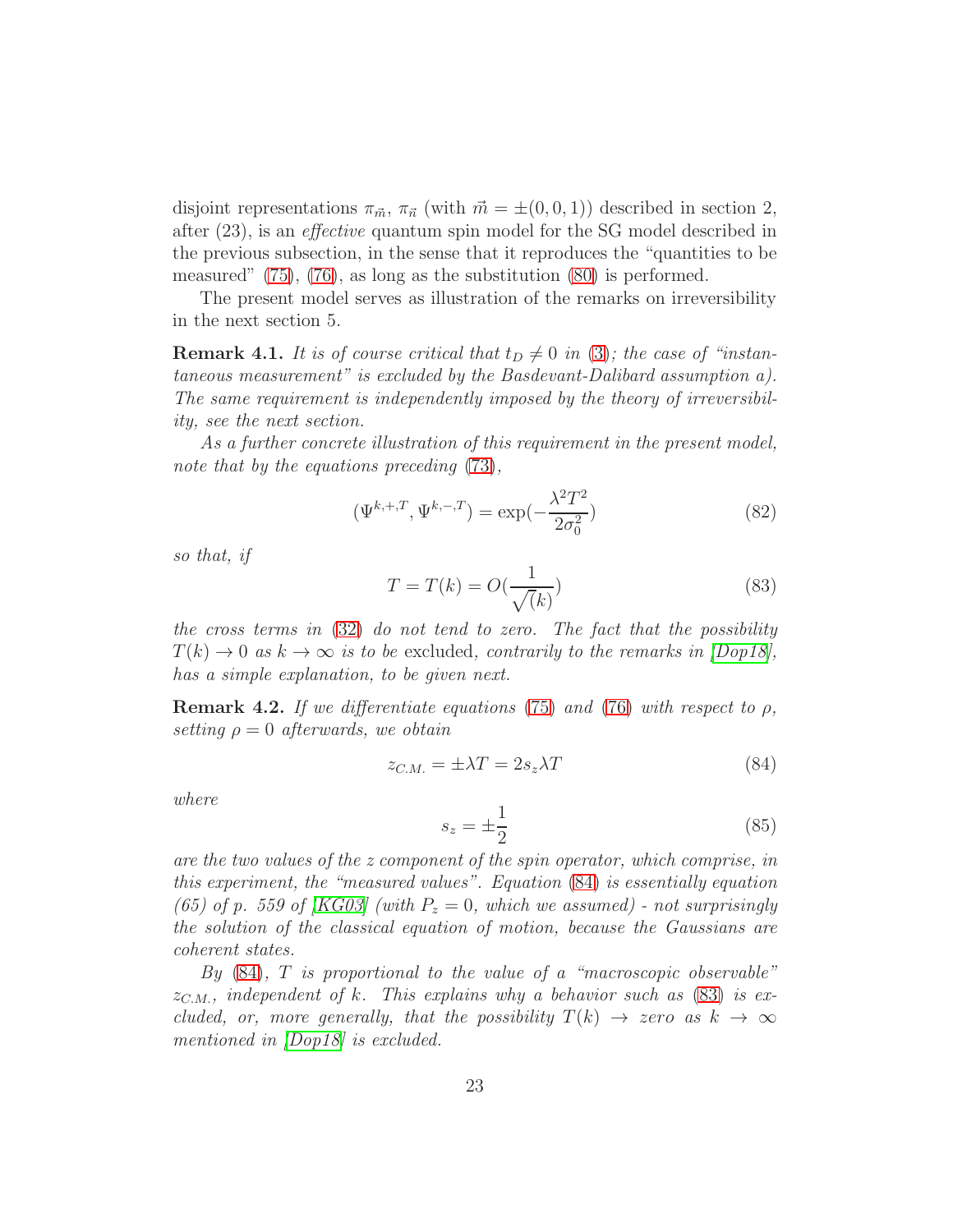The two values [\(85\)](#page-22-2) are obtained from [\(84\)](#page-22-0) through the measured values of  $z_{CM}$  and T (with a known constant  $\lambda$ ) and remain constant when the "observer"  $(z_{C.M.}, T)$  changes; the "intrinsic property postulate" of Bell and Gottfried is therefore verified in the present model.

Finally, the mathematical limit  $T \to \infty$  is unphysical in this model, since it corresponds to place the screen at infinite distance from the electromagnet.

# 5 Irreversibility, the time-arrow and the conservation of entropy under measurements

In his conclusion, Hepp [\[Hepp72\]](#page-28-1) remarks: "The solution of the problem of measurement is closely connected with the yet unknown correct description of irreversibility in quantum mechanics".

One such description of closed systems, without changing the Schrödinger equation and the Copenhagen interpretation was proposed in [\[Wre20\]](#page-28-6), see also [\[Wre22\]](#page-29-13) for a comprehensive review, which includes the stability of the second law in the form proposed in [\[Wre20\]](#page-28-6) under interactions with the environment.

For a finite quantum spin system the Gibbs-von Neumann entropy is  $(k_B = 1)$ 

$$
S_{\Lambda} = -Tr(\rho_{\Lambda} \log \rho_{\Lambda})
$$
\n(86)

As remarked in section 2, we may view  $\rho_{\Lambda}$  as a state  $\omega_{\Lambda}$  on  $\mathcal{A}(\Lambda)$  which generalizes to systems with infinite number of degrees of freedom  $\omega(A)$  $\lim_{\Lambda \nearrow \infty} \omega_{\Lambda}(A)$ , at first for  $A \in \mathcal{A}_L$  and then to  $\mathcal{A}$ . For a large system the mean entropy is the natural quantity from the physical standpoint:

$$
s(\omega) \equiv \lim_{\Lambda \nearrow \infty} \left(\frac{S_{\Lambda}}{|\Lambda|}\right)(\omega) \tag{87}
$$

The mean entropy has the property [\[LR68\]](#page-30-3):

$$
0 \le s(\omega) \le \log D \text{ where } D = 2S + 1 \tag{88}
$$

where  $S$  denotes the value of the spin, in the present paper and in the effective model of section 4.2,  $S = \frac{1}{2}$  $\frac{1}{2}$ .

In his paper "Against measurement", John Bell, in a statement which is qualitatively similar to Hepp's, insisted on the necessity of physical precision regarding such words as reversible, irreversible, information (whose information? information about what?).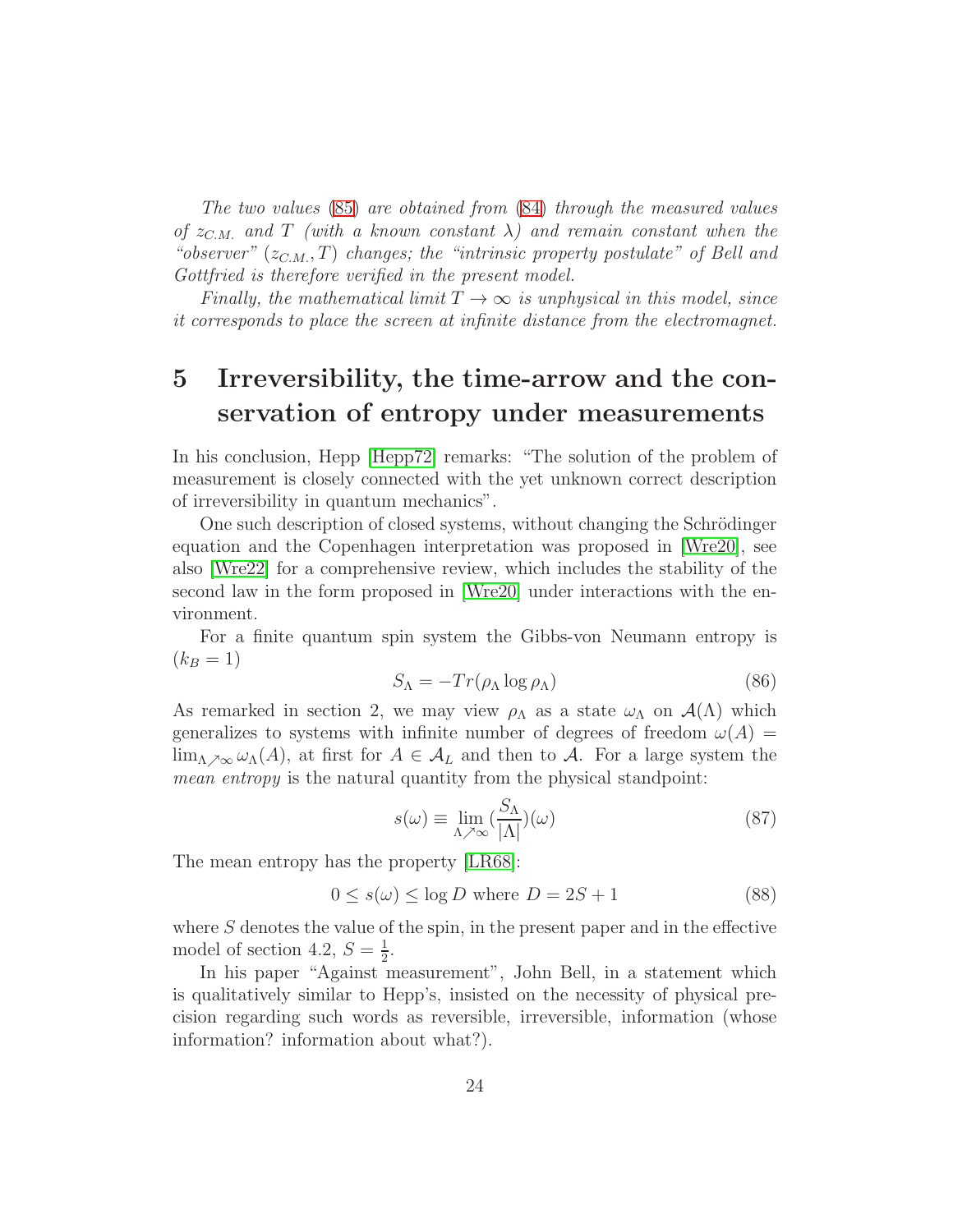The theory developed in [\[Wre20\]](#page-28-6), [\[Wre22\]](#page-29-13) starts defining an adiabatic transformation, in which there is a first step, a finite preparation time  $t_p$ , during which external forces act, at the end of which the Hamiltonian associated to the initial equilibrium state is restored, and remains so "forever" during the second step. In measurement theory, Lamb [\[La69\]](#page-31-9) also emphasizes the dual role of preparation and measurement. If the time of measurement T is such that  $T > t_p$ , and the wave-vector describing the system is not identically zero in the whole interval  $[0, T]$ , the dynamics of the system in the time interval  $[-t_r, T]$ , of preparation followed by measurement, is \*not\* time-reversal invariant, leading to a *time arrow*. If  $t_p = T = 0$ , i.e., both preparation and measurement are instantaneous, no guarantee of the existence of a time-arrow can be given.

According to our theory, given a time arrow, the process  $\omega_1(0) \to \omega_2(\infty)$ is defined to be reversible (irreversible) iff the inverse process  $\omega_2(0) \to \omega_1(\infty)$ is possible (impossible). The first alternative takes place iff  $s(\omega_1) = s(\omega_2)$ , the second one iff  $s(\omega_1) < s(\omega_2)$ . Infinite time  $t = \infty$  means, physically, that T is much larger than a quantity  $t_D$ , the decoherence time, as explained in section 1.

Of course, irreversibility is incompatible with time-reversal invariance, because the mean entropy cannot both strictly increase and strictly decrease with time. This is a precise wording in our framework of the Schrödinger paradox [\[Schr35\]](#page-29-3), cited in Lebowitz's inspiring review of the issue of timeassymetry [\[Leb08\]](#page-31-10).

We know that the space of states is convex and the entropy of a finite system satisfies the inequality  $(0 \le \alpha \le 1)$ 

$$
S_{\Lambda}(\alpha \rho_{\Lambda}^1 + (1 - \alpha)\rho_{\Lambda}^2) > \alpha S_{\Lambda}(\rho_{\Lambda}^1) + (1 - \alpha)S_{\Lambda}(\rho_{\Lambda}^2)
$$
(89)

i.e,  $S_{\Lambda}$  is *strictly concave*: entropy is gained by mixing, but the gain is \*not\* extensive and disappears upon division by  $|\Lambda|$  and taking the infinite volume limit (inequalities of Lanford and Robinson [\[LR68\]](#page-30-3)), so that the mean entropy becomes affine:

<span id="page-24-0"></span>
$$
s(\alpha\omega_1 + (1 - \alpha)\omega_2) = \alpha s(\omega_1) + (1 - \alpha)s(\omega_2)
$$
\n(90)

The state [\(32\)](#page-10-0), [\(33\)](#page-10-1) tends, in the weak\* topology, to a state  $\omega_T$  (now on the algebra of system and apparatus [\(34\)](#page-10-2), whose Gibbs-von Neumann entropy is identical to that of the initial state  $\omega_0$ , and equals zero since the state is pure. The associated mean entropy therefore also satisfies

<span id="page-24-1"></span>
$$
s(\omega_T) = s(\omega_0) = 0 \tag{91}
$$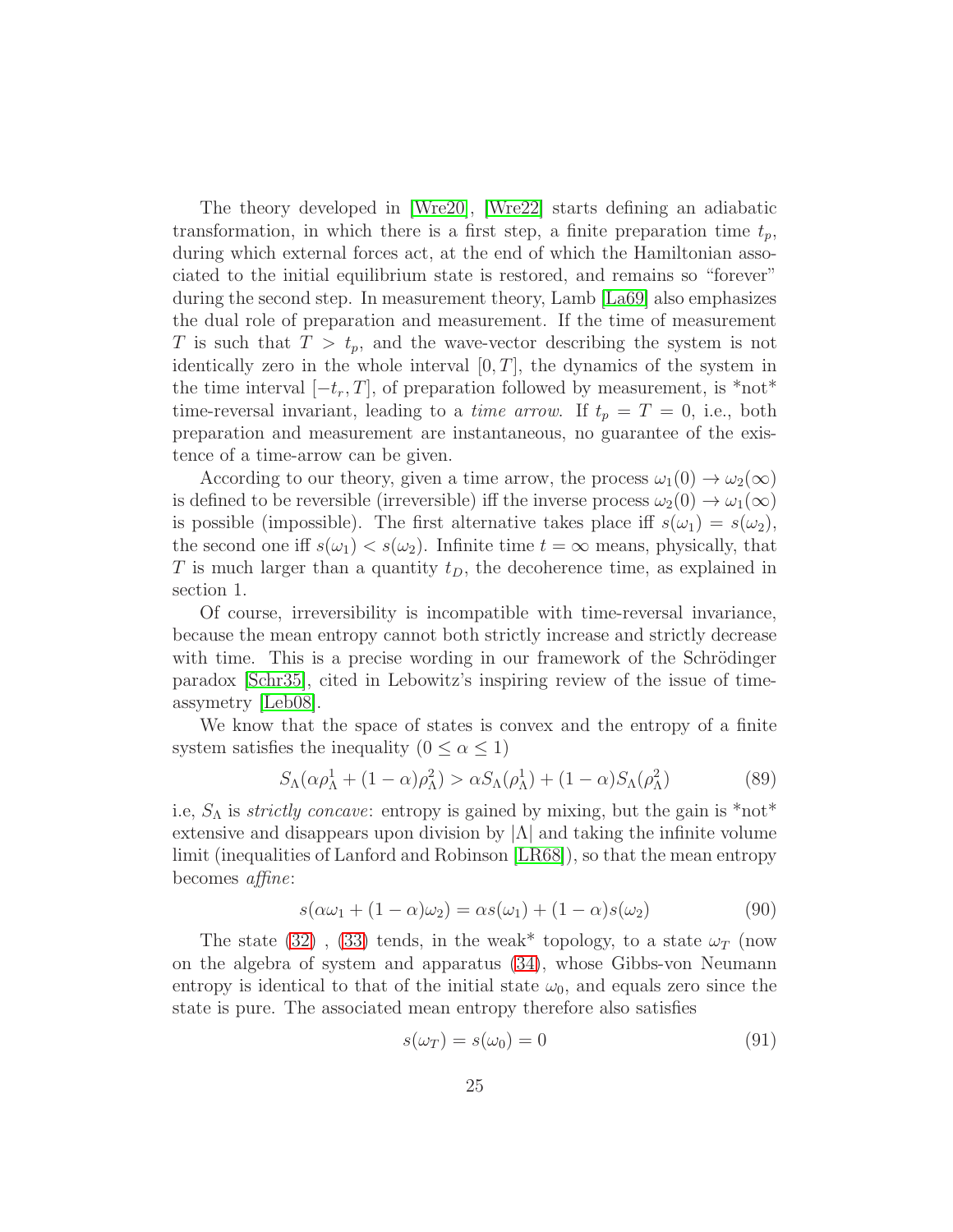By Theorem [3.4,](#page-15-3) the state  $\omega_T$  is equivalent, "for all observables found in Nature" to the "collapsed state"  $\omega_C$  given by

$$
\omega_C \equiv |\alpha|^2 \omega_1^T + |\beta|^2 \omega_2^T \tag{92}
$$

where, by [\(32\)](#page-10-0), [\(33\)](#page-10-1), [\(35\)](#page-10-5), [\(36\)](#page-10-6)

<span id="page-25-0"></span>
$$
\omega_1^T = \omega_T (P_+) (|\alpha|^2)^{-1}
$$
\n(93)

and

<span id="page-25-1"></span>
$$
\omega_2^T = \omega_T (P_-) (1 - |\alpha|^2)^{-1}
$$
\n(94)

 $\Box$ 

with the notation  $P_+ = |+)(+|, P_- = |-)(-|,$  the familiar projectors on the two eigenstates of  $\sigma_z$ .

<span id="page-25-2"></span>**Theorem 5.1.** On the average the mean entropy is conserved by measurements, and remains equal to zero.

Proof. On the average, the mean entropy equals

$$
|\alpha|^2 s(\omega_1^T) + (1 - |\alpha|^2) s(\omega_2^T) =
$$
  
=  $s(|\alpha|^2 \omega_1^T + (1 - |\alpha|^2) \omega_2^T) =$   
=  $s(\omega_T(P_+) + \omega_T(P_-)) = s(\omega_T) =$   
=  $s(\omega_0) = 0$ 

The first equation above is due to the property of affinity [\(90\)](#page-24-0), the second one follows from [\(93\)](#page-25-0), [\(94\)](#page-25-1), the third one by the linearity of the states, and the fact that  $P_+ + P_- = 1$ , the fourth from [\(91\)](#page-24-1).

The above theorem relies on the property of affinity of the mean entropy, which has only been proved for quantum lattice systems [\[LR68\]](#page-30-3). The sole example we are able to give is the effective quantum spin model of the Stern Gerlach experiment of section 4.1 which was given in section 4.2.

In contrast to the behavior found in Theorem [5.1,](#page-25-2) the Boltzmann and Gibbs-von Neumann entropy of a finite system is reduced under collapse, by Lemma 3 of [\[NaWre14\]](#page-29-8). This may be understood as follows. Entropy  $S_{\Lambda} = |\Lambda| \log D - I_{\Lambda}$ , with  $I_{\Lambda}$  denoting the (quantum) information. For quantum spin systems  $0 \leq S_{\Lambda}/|\Lambda| \leq \log D$ , and therefore  $0 \leq I_{\Lambda}/|\Lambda| \leq \log D$ . It attains its maximum value for pure states, which are characterized by  $S_\Lambda = 0$ .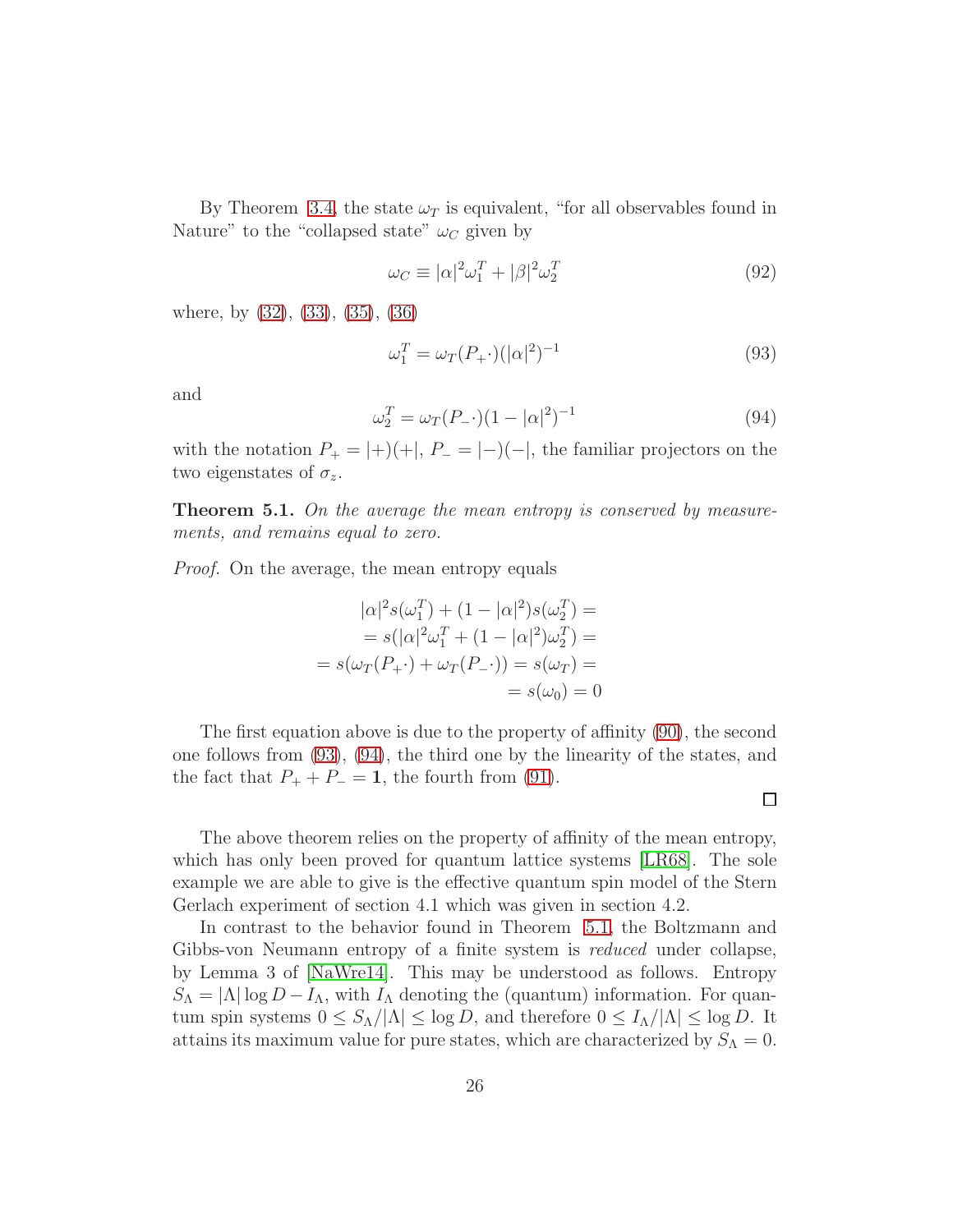Under "collapse", each collapsed state is pure and therefore information is gained: this explains that the (Boltzmann and von Neumann) entropies are reduced, on the average, violating the second law (on the average). If one chooses to define irreversibility in terms of the growth of the quantum Boltzmann entropy, we arrive at the necessity, commented in the last paragraph of [\[NaWre14\]](#page-29-8), that interactions with the environment (as well as measurements) must be rare phenomena on the thermodynamic scale in order to account for the validity of the version of the second law which was proved in [\[NaWre14\]](#page-29-8). Our approach through the mean entropy seems therefore particularly natural in this context, and has the following physical interpretation. Equivalently to the previously discussed informational content (for quantum spin systems), entropy is, in Boltzmann's sense, a measure of a macrostate's wealth of "microstates", and therefore grows by mixing, but it turns out that this growth is \*not\* extensive and disappears upon division by  $|\Lambda|$ , i.e., taking the infinite volume limit (inequalities of Lanford and Robinson [\[LR68\]](#page-30-3)), so that the affinity property [\(90\)](#page-24-0) results and, with it, Theorem [5.1,](#page-25-2) confirming, in the sense of mean entropy, Nicolas van Kampen's conjecture [\[vK88\]](#page-30-4) that the entropy of the Universe is not affected by measurements. It is not affected either by more general interactions with the environment [\[NTh99\]](#page-29-2), resulting in the stability of the second law proved in [\[Wre20\]](#page-28-6), see [\[Wre22\]](#page-29-13).

## 6 Conclusion and open problems

One central and dominating feature of the analysis over finite vs infinite dimensional spaces is that in the infinite dimensional case the solution may depend *discontinuously* on the parameters of the problem. Indeed, infinite systems may exhibit *singularities*, not present in finite macroscopic systems, well-known in the theory of *phase transitions*: they are parametrized by critical exponents, which, moreover, display universal properties, in excellent agreement with experiment! The crucial example of "discontinuity", as  $N \rightarrow$  $\infty$ , in the context of measurement theory, is the basic structural change of the states: a sequence of pure states may tend to a mixed state, by Theorem [3.4,](#page-15-3) as a consequence of the property of disjointness, which has no analogue for finite system: in measurement theory, the mean entropy is conserved and equals zero by Theorem [5.1.](#page-25-2) It may also happen that a sequence of pure states of infinite systems, parametrized by the time variable, tends to a mixed state of strictly higher mean entropy ([\[Wre20\]](#page-28-6), [\[Wre22\]](#page-29-13)).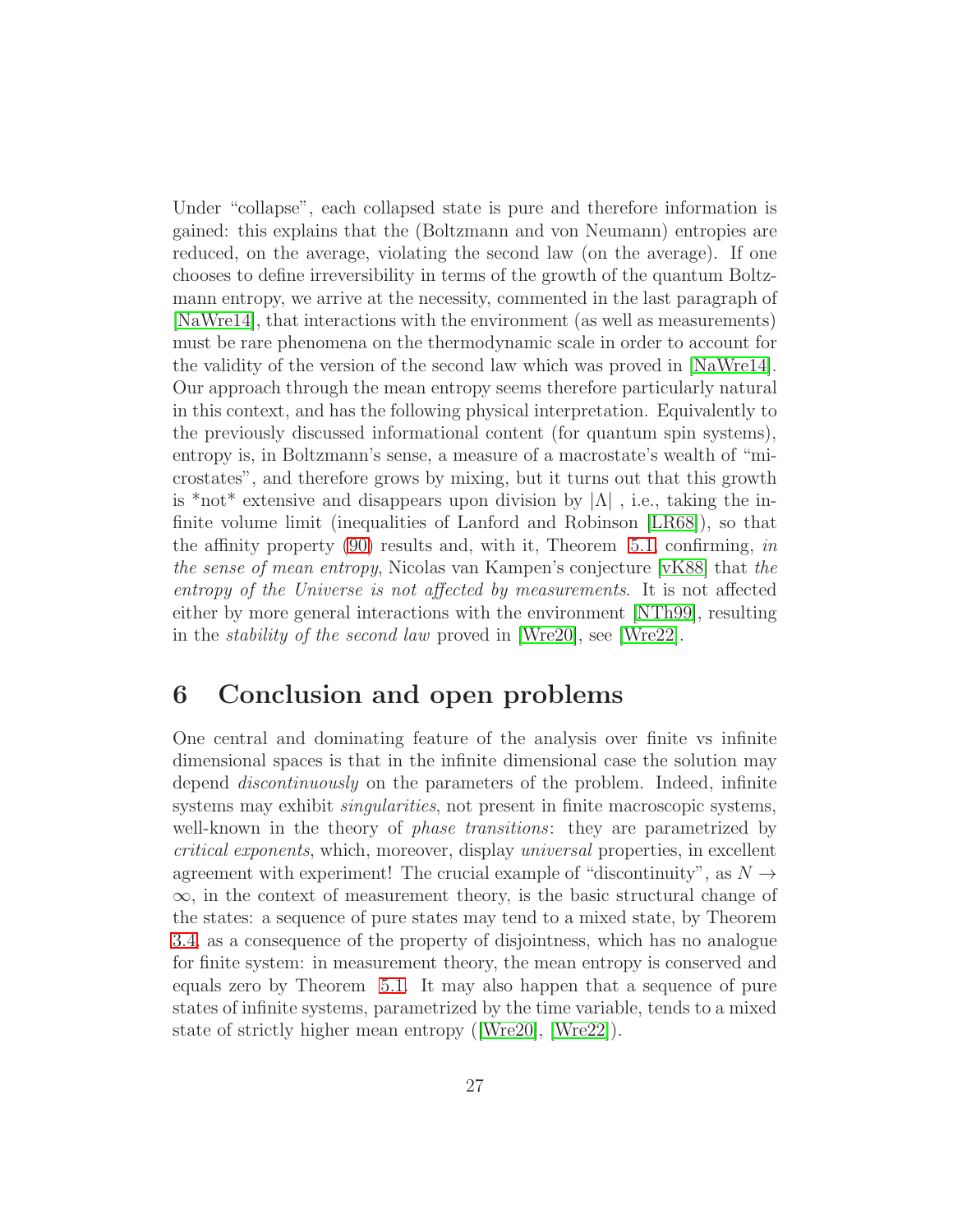In greater generality, the physical "N large but finite" differs qualitatively from "N infinite" because the latter exhibits universal properties not found in finite systems. One example of these universal properties, crucial in our approach, is the affinity of the mean entropy, whose finite-volume counterpart strict concavity of  $\frac{S_{\Lambda}}{|\Lambda|}$  is not universal because, not being uniform in  $|\Lambda|$ , it depends on the volume  $|\Lambda|$  of the system. The fact that (only) "N infinite" is in good agreement with experiment is explained by the fact that, with  $N \approx$ 10<sup>24</sup>, macroscopic systems are extremely close to infinite systems (the success of the thermodynamic limit!). This explains why we are able to complement, and sometimes improve on, Sewell's approach to the measurement problem in ([\[Se05\]](#page-29-9), [\[Se07\]](#page-29-10)).

The above-mentioned universality in the framework introduced here and in ([\[Wre20\]](#page-28-6), [\[Wre22\]](#page-29-13)) suggests that other physical theories besides quantum spin systems might exhibit similar properties, e.g., relativistic quantum field theory (rqft), and, from there, hopefully, nonrelativistic quantum continuous systems by the non-relativistic limit of rqft. Since, however, rqft deals with fields and thus continuous quantum systems, the structure of the space of states is quite different from that of quantum spin systems, and, in particular, the states must be required to be locally normal [\[DDR66\]](#page-31-11) or locally finite ([\[Se86\]](#page-30-6), p.26) - of which the only existing proof in an interacting field theory is due to Glimm and Jaffe, for the vacuum state [\[GliJa70\]](#page-32-0). Moreover, Theorem [3.4](#page-15-3) and its corollary show that in measurement theory the relevant state is (equivalent to) a weak\* limit of a sequence of convex linear combinations of product states, that is, a non-entangled state, according to the Bertlmann-Narnhofer-Thirring geometrical picture of entanglement  $([NTh12], [BNTh02])$  $([NTh12], [BNTh02])$  $([NTh12], [BNTh02])$  $([NTh12], [BNTh02])$  $([NTh12], [BNTh02])$ . The latter  $[NTh12],$  however, also suggests that in rqft "almost every state is entangled" in a precise sense, and, indeed, Summers and Werner [\[SW85\]](#page-32-3) and Landau [\[La87\]](#page-32-4) show that the vacuum state in rqft maximally violates Bell's inequality (see also Wightman's review [\[Wight92\]](#page-32-5) of their work). It is thus expected that entanglement will play a role in a future theory of measurement in rqft.

The formulation of a theory of measurement in rqft is a difficult, very fundamental open problem: it is formulated as Problem 4 in Wightman's list [\[Wight92\]](#page-32-5): "to examine the effects of relativistic invariance on measurement theory", see also [\[La69\]](#page-31-9). In particular, Doplicher suggests [\[Dop18\]](#page-28-0) that the apparent "nonlocalizability" of the type observed in the EPR thought experiment, due to the superposition principle, would certainly disappear if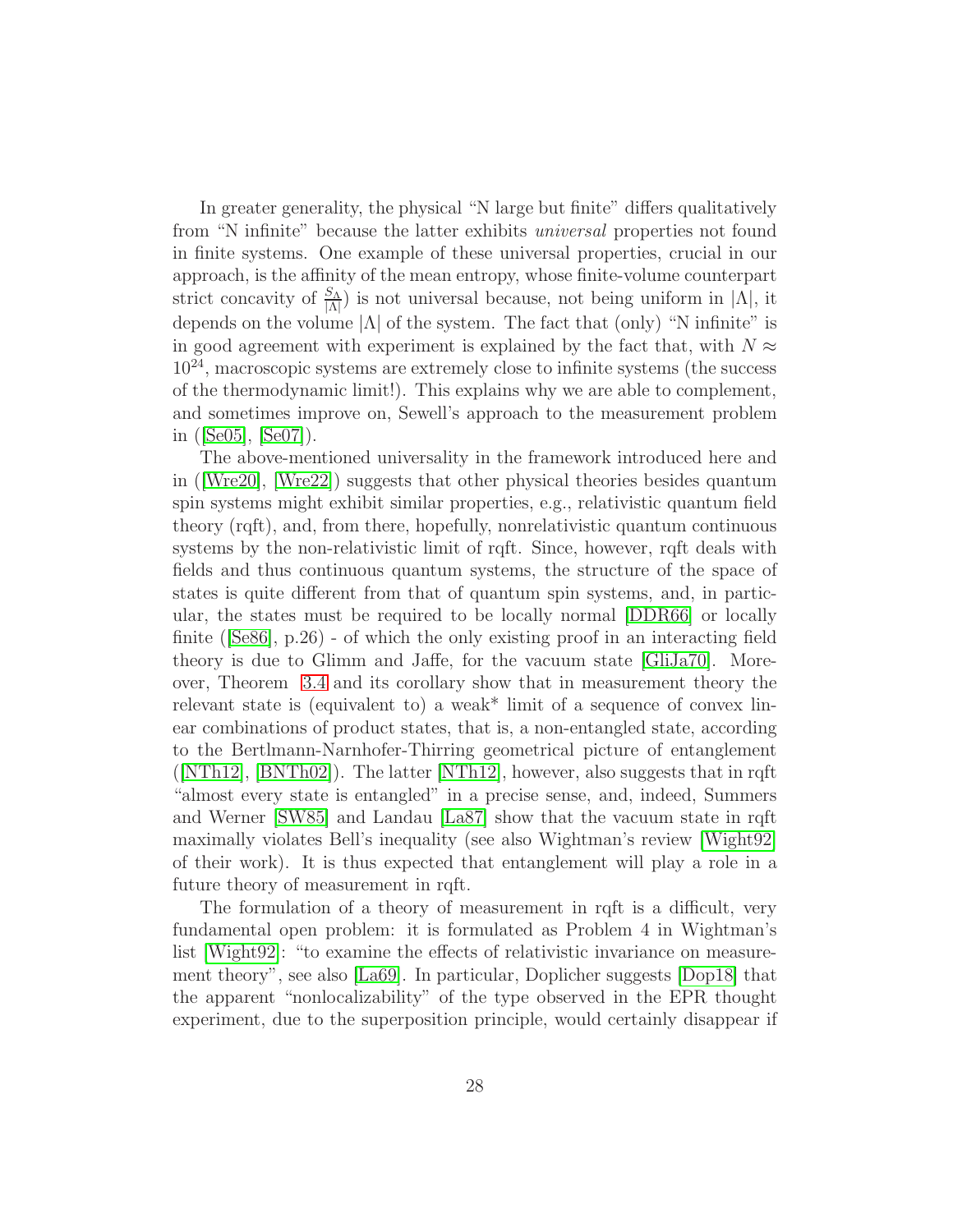truly local measurements were performed - and spin or angular momentum measurements are not such. In fact, instead of [\(62\)](#page-17-0), we must have a true interaction between fields. Incidentally, for interacting fields, the singularity hypothesis of [\[JW21\]](#page-32-6) implies that fields are not defined for sharp times, and "instantaneous measurements" are excluded.

Since both the "Heisenberg paradox" and the "irreversibility paradox" have been eliminated in our approach, we are led to suggest that quantum mechanics in the original Copenhagen interpretation is totally free of internal inconsistencies but only, as Hepp [\[Hepp72\]](#page-28-1) predicted, if one takes into account its extension to systems with an infinite number of degrees of freedom.

Acknowledgements We should like to thank Pedro L. Ribeiro for discussions, and the late Derek W. Robinson for a correspondence in which he stressed the importance of the property of affinity.

Statement concerning data availability The author confirms that all the data supporting the findings of this study are available within the article.

## References

- <span id="page-28-0"></span>[Dop18] S. Doplicher. The measurement process in local quantum physics and the EPR paradox. Comm. Math. Phys., 357:407, 2018.
- <span id="page-28-1"></span>[Hepp72] K. Hepp. Quantum theory of measurement and macroscopic observables. Helv. Phys. Acta, 45:237, 1972.
- <span id="page-28-2"></span>[BasDal02] J. L. Basdevant and J. Dalibard. M´ecanique Quantique - Cours à l'école polytechnique. Les Éditions de l'École Polytechnique, 2002.
- <span id="page-28-3"></span>[StGer21] W. Gerlach und O. Stern. Der experimentelle Nachweis des magnetischen Moments des Silberatoms. Zeit. für Phys., 8:110, 1921.
- <span id="page-28-4"></span>[ArYa60] H. Araki and M. Yanase. Measurement of quantum mechanical operators. Phys. Rev., 120:622, 1960.
- <span id="page-28-5"></span>[HK64] R. Haag and D. Kastler. An algebraic approach to quantum field theory. J. Math. Phys., 5:848, 1964.
- <span id="page-28-6"></span>[Wre20] W. F. Wreszinski. Irreversibility, the time-arrow and a dynamical proof of the second law of thermodynamics. Quantum Stud.:Math. and Found., 7:125, 2020.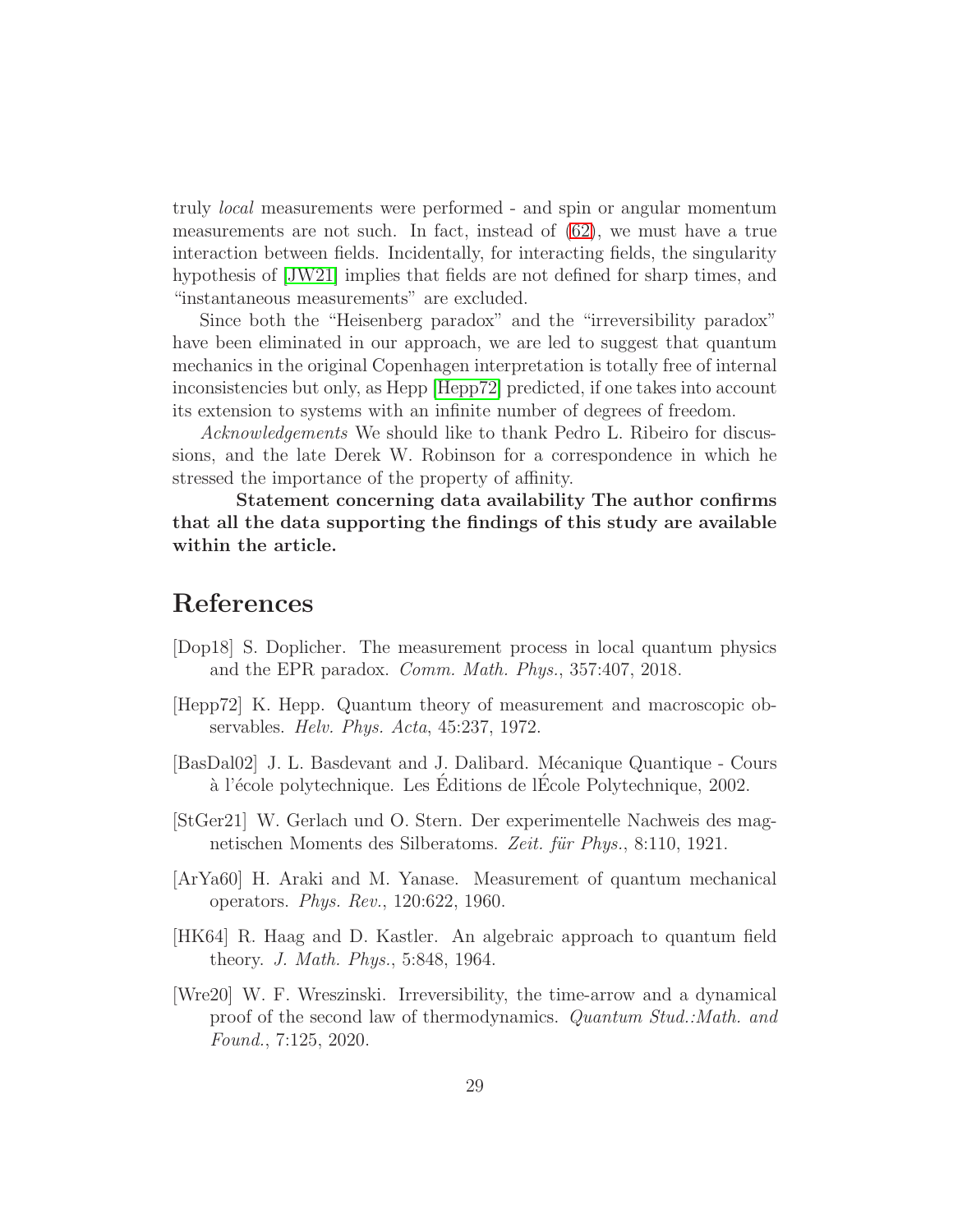- <span id="page-29-13"></span>[Wre22] W. F. Wreszinski. The second law of thermodynamics as a deterministic theorem for quantum spin systems. arXiv 2112.01175 (math-ph).
- <span id="page-29-0"></span>[DLP62] A. Daneri, G. M. Loinger and A. Prosperi. Quantum theory of measurement. Nucl. Phys., 33:297, 1962.
- <span id="page-29-1"></span>[vN32] J. von Neumann. Mathematische Grundlagen der Quantenmechanik. Springer, Berlin, 1932.
- <span id="page-29-2"></span>[NTh99] H. Narnhofer and W. Thirring. Macroscopic purification of states by interactions. H. Atmanspacher et al (eds.), On Quanta, Mind and Matter. Springer, Dordrecht 1999.
- <span id="page-29-3"></span>[Schr35] E. Schrödinger. Die gegenwärtige Situation in der Quantenmechanik. Die Naturwissenschaften, 23:807, 1935.
- <span id="page-29-4"></span>[Be90] J. S. Bell. Against "measurement". Phys. World, Aug. 1990, 33-40.
- <span id="page-29-5"></span>[KG66] K. Gottfried. Quantum Mechanics. Benjamin, 1966.
- <span id="page-29-6"></span>[Heis30] W. Heisenberg. The physical principles of the quantum theory. University of Chicago Press, 1930.
- <span id="page-29-7"></span>[Be75] J. S. Bell. On wave-packet reduction in the Coleman-Hepp model. Helv. Phys. Acta, 48:93, 1975.
- <span id="page-29-8"></span>[NaWre14] H. Narnhofer and W. F. Wreszinski. On reduction of the wavepacket, decoherence, irreversibility and the second law of thermodynamics. Phys. Rep., 541:249, 2014.
- <span id="page-29-9"></span>[Se05] G. L. Sewell. On the mathematical structure of quantum measurement theory. Rep. Math. Phys., 56:271, 2005.
- <span id="page-29-10"></span>[Se07] G. L. Sewell. Can the quantum measurement problem be resolved within the framework of Schrödinger dynamics?. Markov Proc. Rel. Fields, 13:425, 2007.
- <span id="page-29-11"></span>[KG03] K. Gottfried an T. M. Yan. Quantum Mechanics. Springer 2003.
- <span id="page-29-12"></span>[GG05] M. Gondran and A. Gondran. A complete analysis of the Stern-Gerlach experiment using Pauli spinors. arXiv: quanth-ph 0511276v1  $(30-11-2005)$ .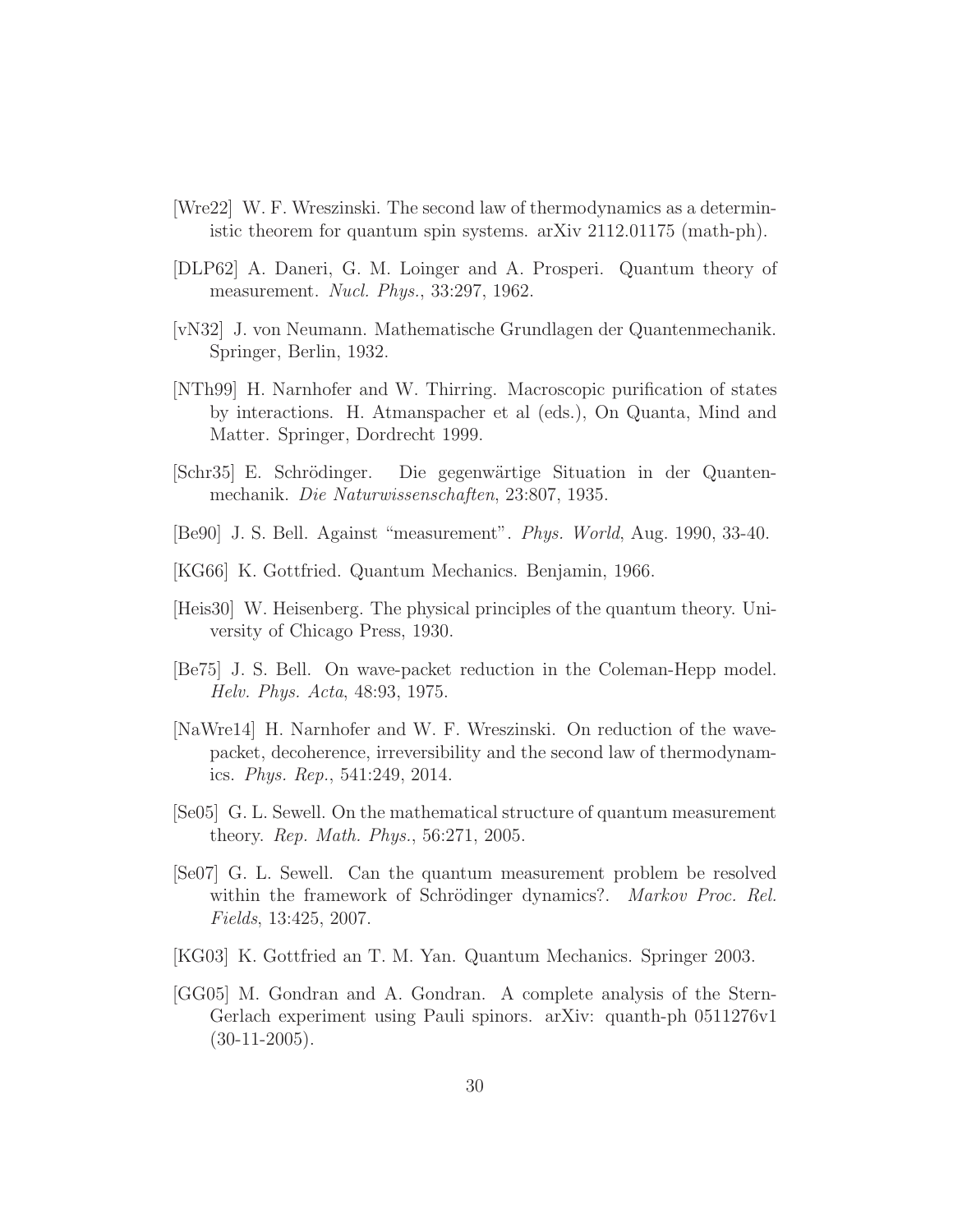- <span id="page-30-0"></span>[LL77] L. D. Landau and E. M. Lifshitz. Quantum Mechanics. 3rd ed., transl. by J. S. Bell, Pergamon Press 1977.
- <span id="page-30-1"></span>[Ha14] R. Haag. On the sharpness of localization of individual events in space and time. Found. Phys., 43:1295, 2014.
- <span id="page-30-2"></span>[Pe91] R. Peierls. In defense of "measurement". Phys. World, Jan. 1991, 19-20.
- <span id="page-30-3"></span>[LR68] O. Lanford and D. W. Robinson. Mean entropy of states in quantum statistical mechanics. J. Math. Phys., 9:1120, 1968.
- <span id="page-30-4"></span>[vK88] N. van Kampen. Ten theorems about quantum mechanical measurements. Physica A, 153:97, 1988.
- <span id="page-30-5"></span>[BR97] O. Bratelli and D. W. Robinson. Operator algebras and quantum statistical mechanics II. 2nd ed., Springer, Berlin 1997.
- <span id="page-30-6"></span>[Se86] G. L. Sewell. Quantum theory of collective phenomena. Oxford University press, Oxford 1986.
- <span id="page-30-7"></span>[RR69] J. Roberts and G. Roepstorff. Some basic concepts in algebraic quantum theory. Comm. Math. Phys., 11:321, 1969.
- <span id="page-30-8"></span>[Wight95] A. S. Wightman. Superselection rules: old and new. Nuovo Cim., B110:751, 1995.
- <span id="page-30-9"></span>[Fro21] J. Fröhlich and A. Pizzo. The time-evolution of states in quantum mechanics according to the ETH approach. published online 23 october 2021 in Comm. Math. Phys..
- <span id="page-30-10"></span>[Pil21] T. Benoist, N. Cuneo, V. Jaksic and C. A.Pillet. On entropy production of repeated quantum measurements II. Examples. J. Stat. Phys., 182:44, 2021.
- <span id="page-30-11"></span>[Hug72] N. M. Hugenholtz. States and representations in statistical mechanics. in R. F. Streater (ed.), Mathematics of contemporary physics. Academic Press, 1972.
- <span id="page-30-12"></span>[KR86] R. V. Kadison and J. R. Ringrose. Fundamentals of the theory of operator alagebras II. Academic Press, N.Y. 1986.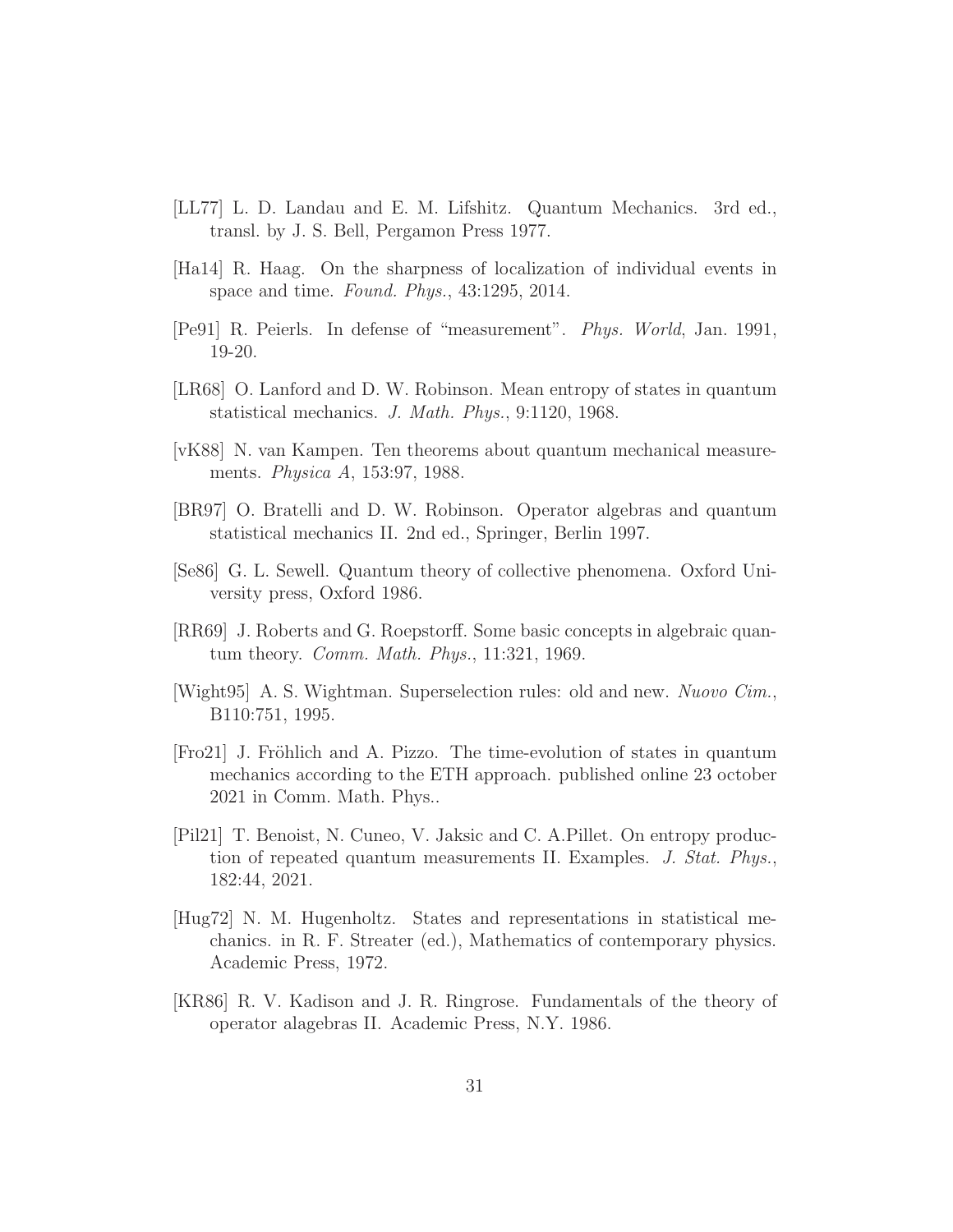- <span id="page-31-0"></span>[BR87] O. Bratelli and D. W. Robinson. Operator algebras and quantum statistical mechanics I. Springer, Berlin 1987.
- <span id="page-31-1"></span>[LvH78] L. van Hemmen. Linear fermion systems, molecular field models and the KMS condition. Fort. der Phys., 26:397, 1978.
- <span id="page-31-2"></span>[Tak55] Z. Takeda. Inductive limit and the infinite direct product of operator algebras.  $Tohôku Math. J., 7:67, 1955.$
- <span id="page-31-3"></span>[Roy63] H. Royden. Real Analysis. Macmillan, 1963.
- <span id="page-31-4"></span>[We69] A. Wehrl, M. Guénin and W. Thirring. Introduction to algebraic techniques. Lectures given at theoretical seminar series CERN 68-69.
- <span id="page-31-5"></span>[Gui66] A. Guichardet. Produits tensoriels infinis et répresentations des relations d'anticommutation. Ann. Sci. de l'E.N.S., 83:1, 1966.
- <span id="page-31-6"></span>[Sch60] R. Schatten. Norm ideals of completely continuous operators. Springer, 1960.
- <span id="page-31-7"></span>[Cho00] G. Choquet. Cours de topologie. 2`eme edition, Dunod, Paris 2000.
- <span id="page-31-8"></span>[GK60] J. Glimm and R. V. Kadison. Unitary operators in C\* algebras. Pac. J. Math., 10:547, 1960.
- [Schr65] E. Schrödinger. The spirit of science, in What is life? and other scientific essays. Doubleday, Anchor Books, Garden City, N.Y., 1965, pp. 229-250.
- <span id="page-31-10"></span>[Leb08] J. L. Lebowitz. Time-asymmetric macroscopic behavior: an overview. in Boltzmann's Legacy, G. Gallavotti, W. L. Reiter and J. Yngvason, eds. Eur. Math. Soc. 2008.
- [Pe79] R. Peierls. Surprises in theoretical physics. Princeton University Press, Princeton 1979.
- <span id="page-31-9"></span>[La69] W. E. Lamb, Jr. An operational interpretation of nonrelativistic quantum mechanics. Phys. Today, 22:23, 1969.
- <span id="page-31-11"></span>[DDR66] G. F. Dell'Antonio, S. Doplicher and D. Ruelle. A theorem on canonical commutation and anticomutation relations. Comm. Math. Phys., 2:223, 1966.